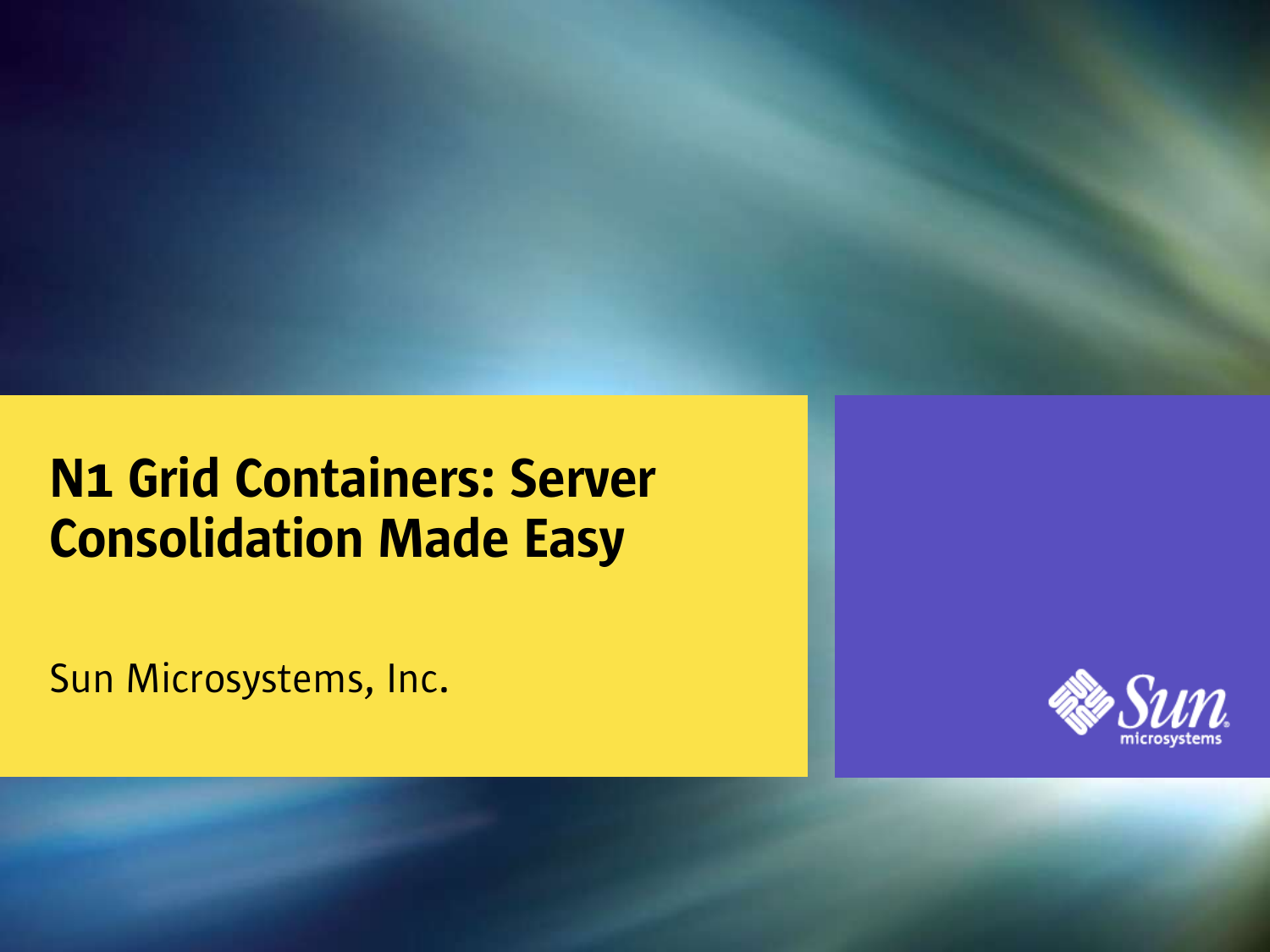

# Server Consolidation Goals

- Reduce costs by running multiple workloads on same system
	- Better hardware utilization
	- Reduced infrastructure overhead
	- Lower administration costs (admins/workload)
- Requires support from system
	- Resource controls
	- Security isolation
	- Failure containment
	- Delegated administrative control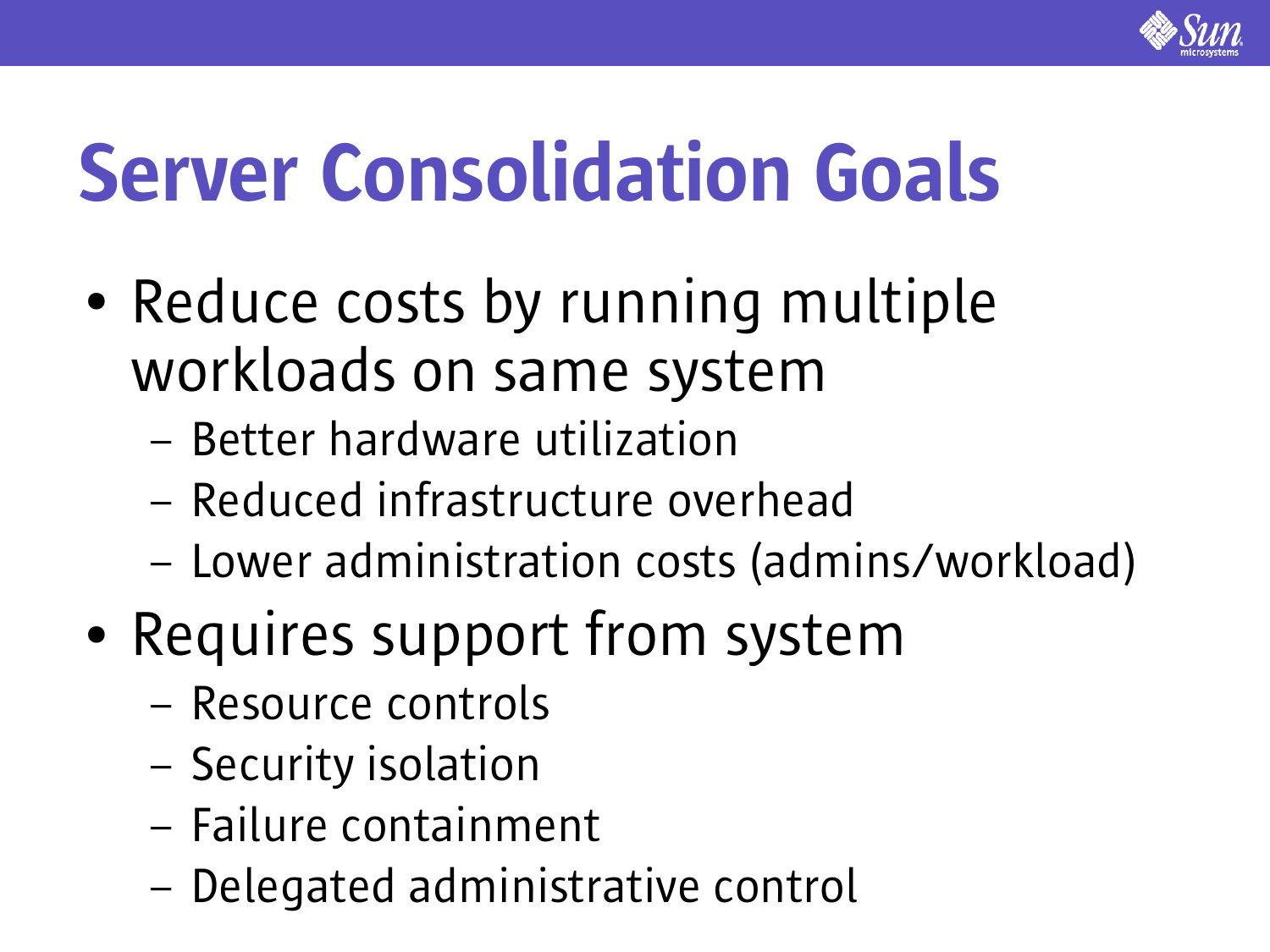

# N1 Grid Containers

- Basic concept: isolated execution environment *within* a Solaris instance
- Includes resource, security, failure isolation
- Lightweight, flexible, efficient
- One OS to manage
- Components:
	- Resource management (CPU, memory, ...)
	- Security/namespace isolation (*zones*)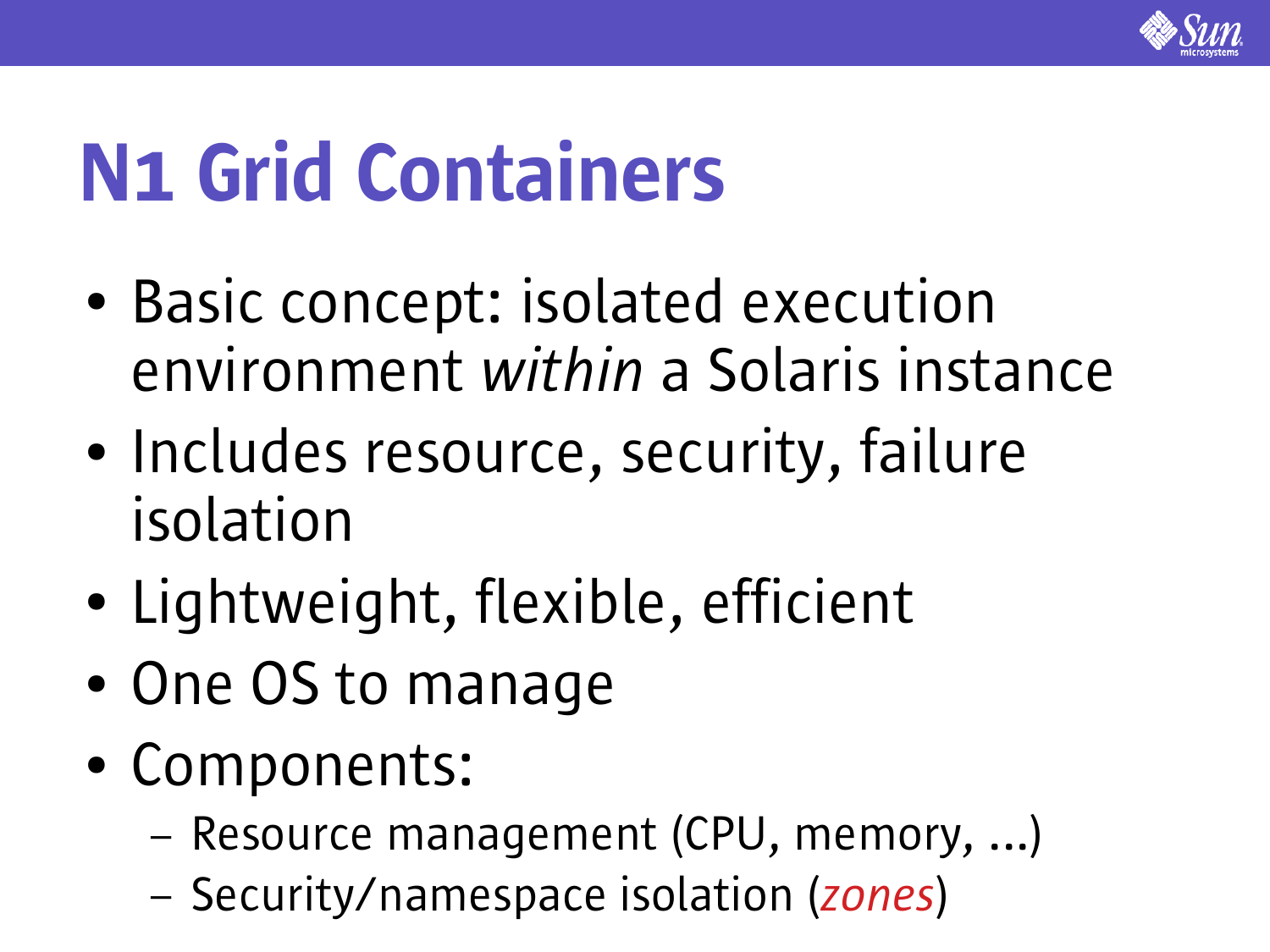

# Quick Summary

- Containers look like different Solaris instances, but aren't
- Can improve system security
- Isolates applications from each other
- Underlying platform details hidden
- Provides almost arbitrary granularity in isolating and sharing resources
- Application environment is compatible for existing programs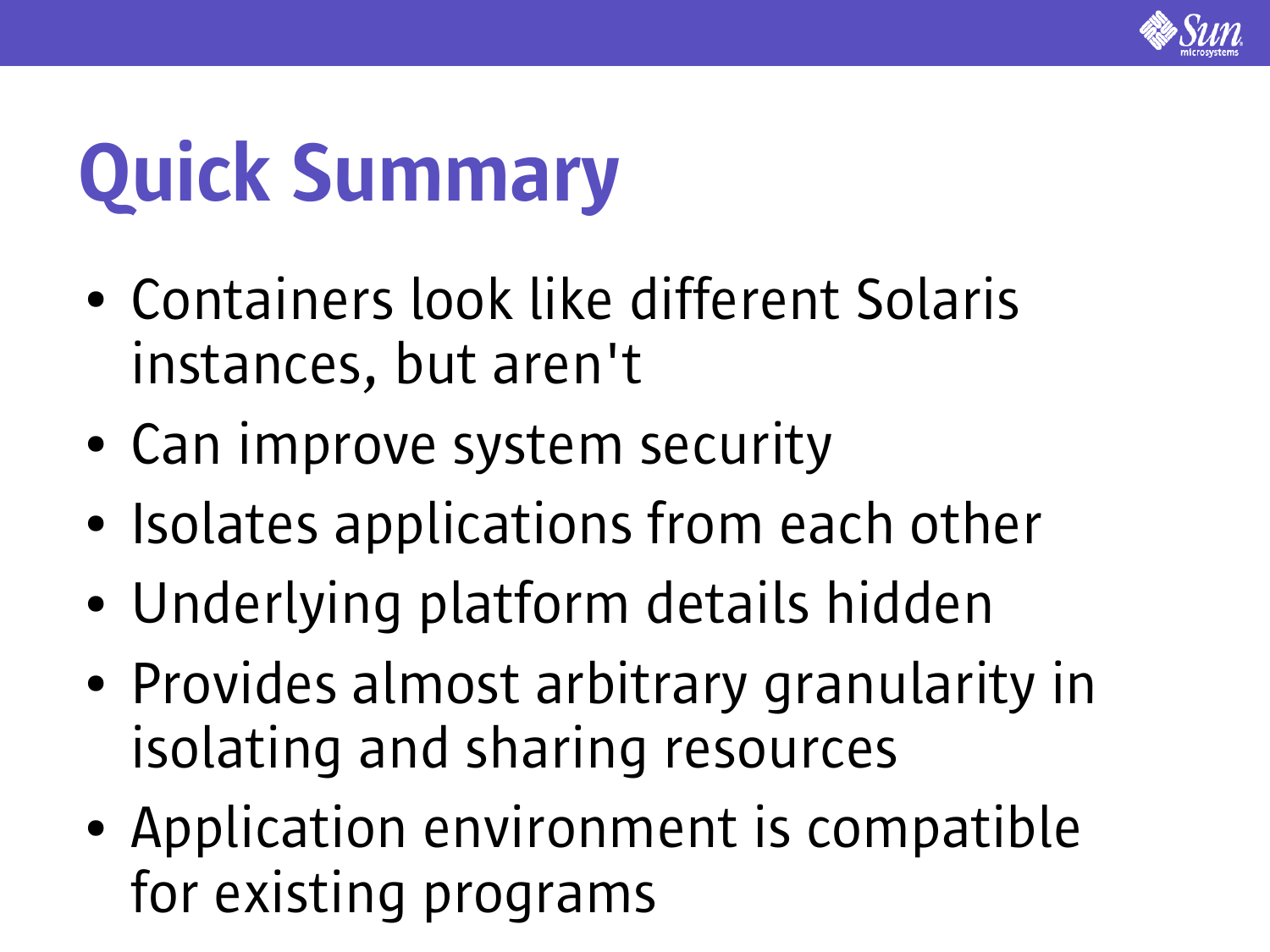

## Example Uses

- Data center workload consolidation
- Hostile or untrusted applications
- Hosting environments
- WAN-facing services
	- Break-in containment
- Software development
	- Test vs. Production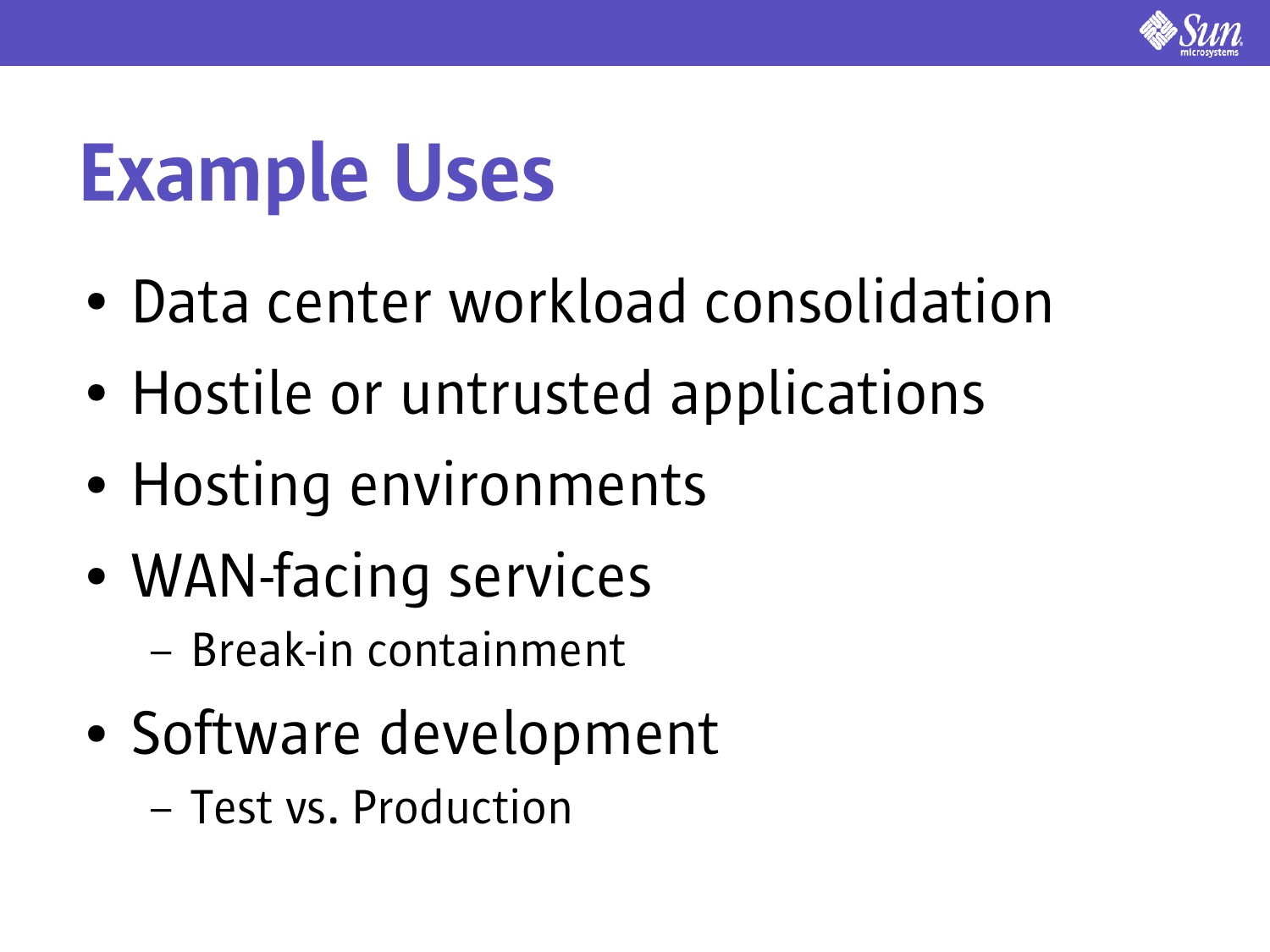

# Solaris Resource Management

- RM Features:
	- Fair-share scheduler
	- Resource pools
	- Extended accounting
- Now bundled in Solaris
- Based on concept of *project* 
	- Basic workload classifier
	- Configuration info can be stored in NIS or LDAP
	- Tools for dynamic project assignment and control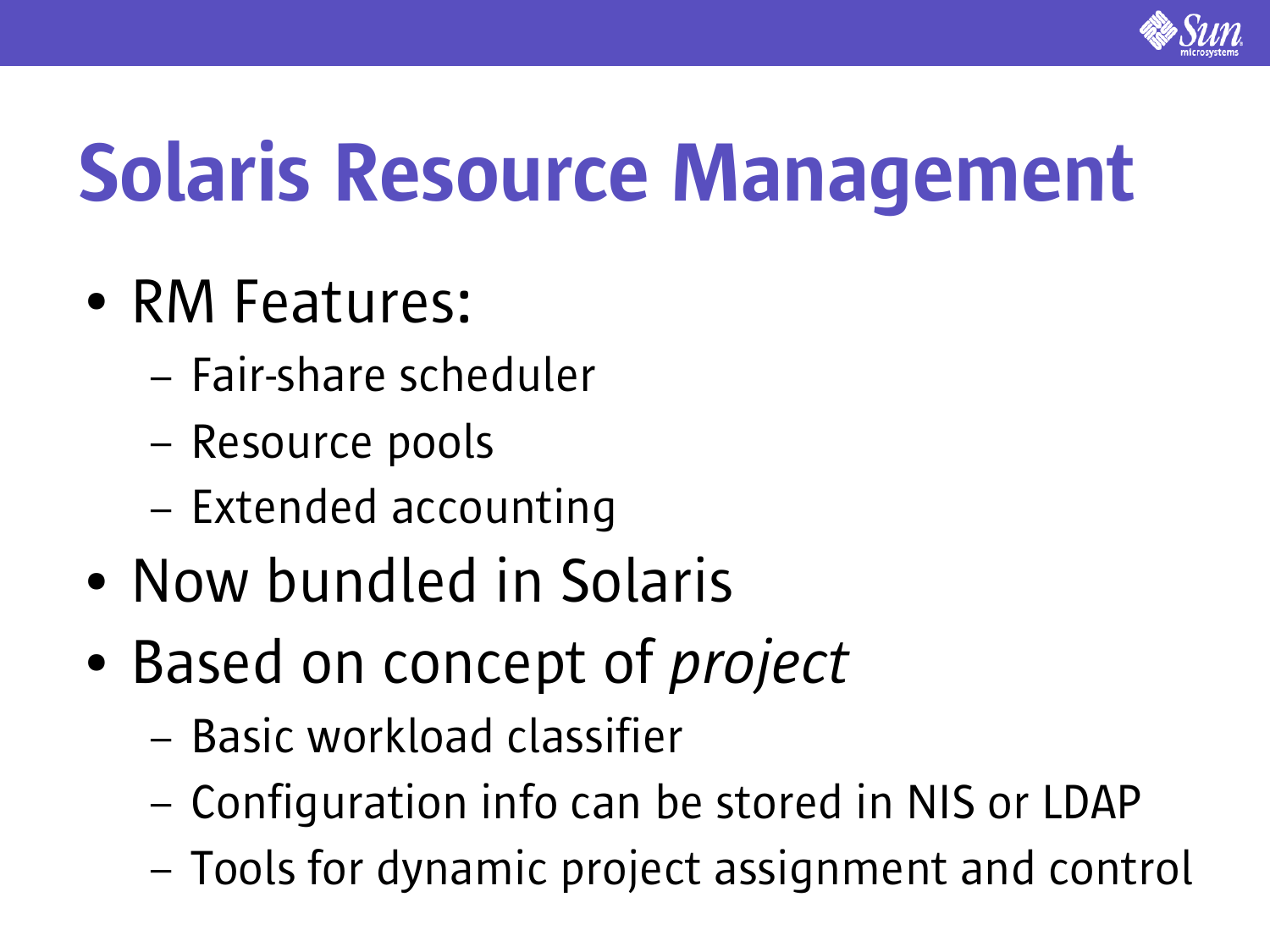

# RM: Fair-Share Scheduler

- Controls allocation of CPU cycles
- Each project allocated "shares" of CPU
	- Actual allocation dependent on what else is running
	- Ensures minimum level of service (*entitlement*)
- Migration tools available for older SRM deployments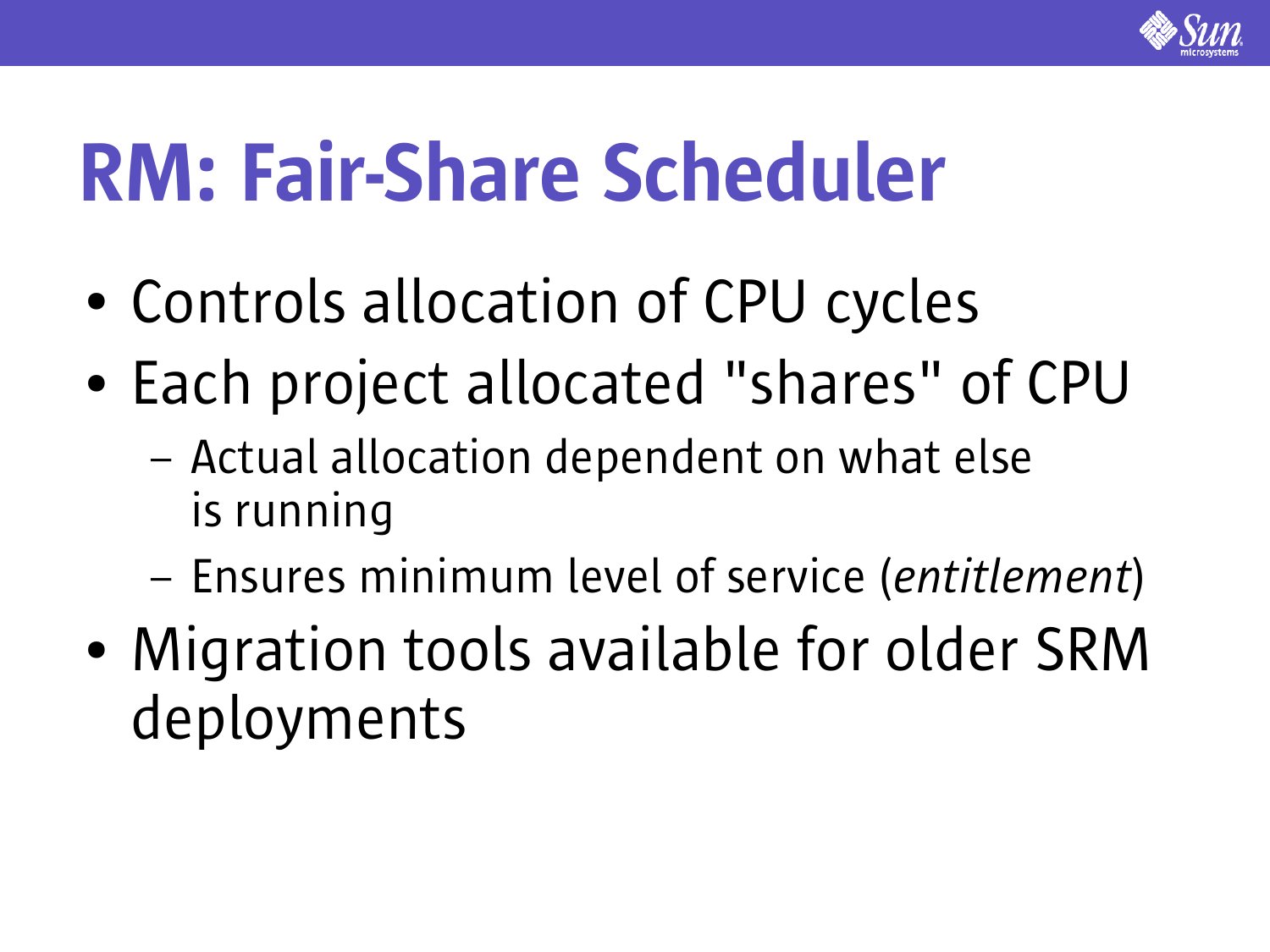

## RM: Resource Pools

- Persistent, named sets of resources – CPUs, physical memory\*, swap space\*
- Partitions resources among consumers
- Automatic assignment of projects to pools
- Dynamic resource assignment in response to events

\* Planned for Solaris 10 update release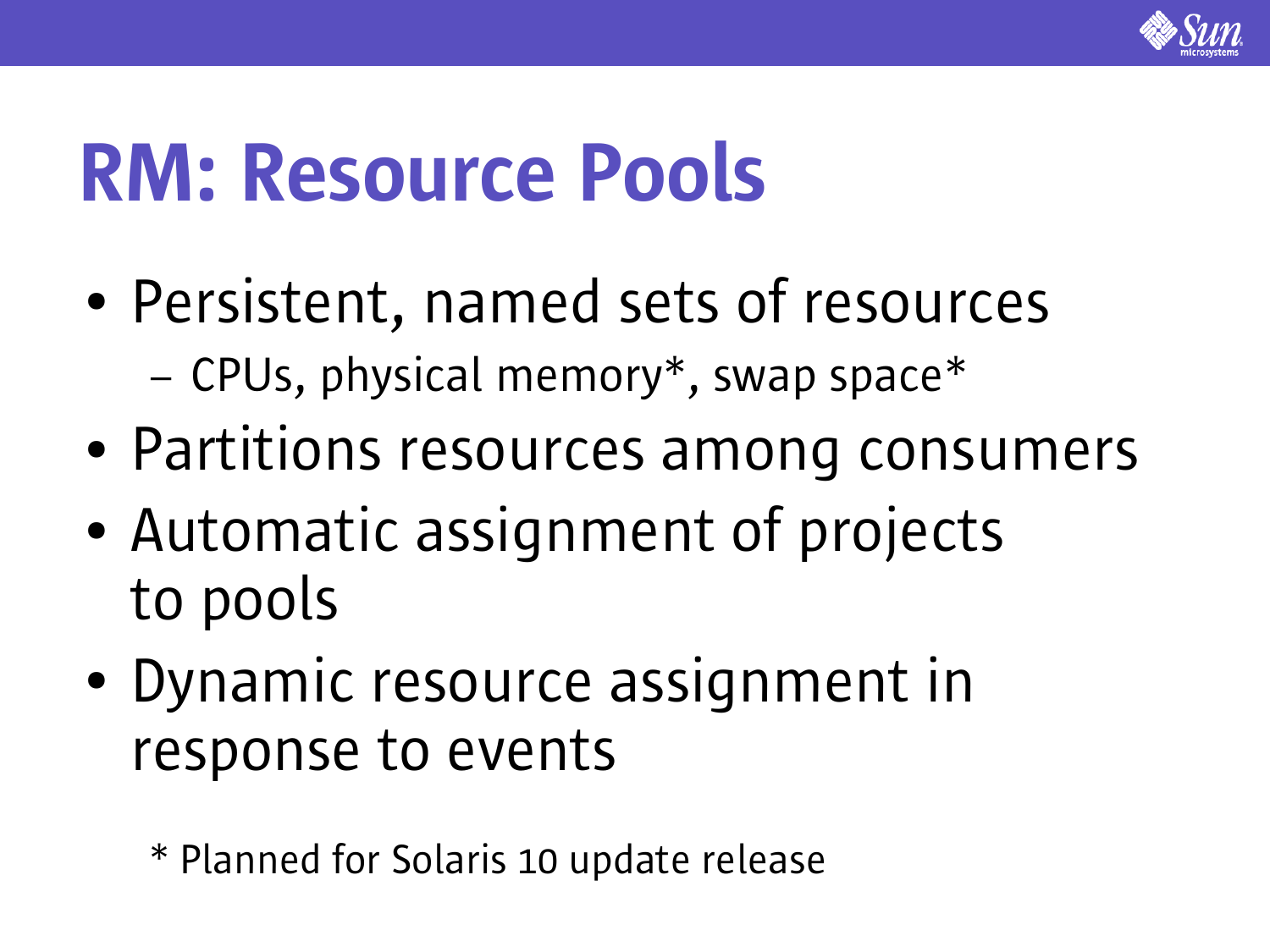

# RM: Extended Accounting

- Aggregated accounting records of system activity
- Incorporated into higher level accounting/billing/capacity planning packages
	- Teamquest, Instrumental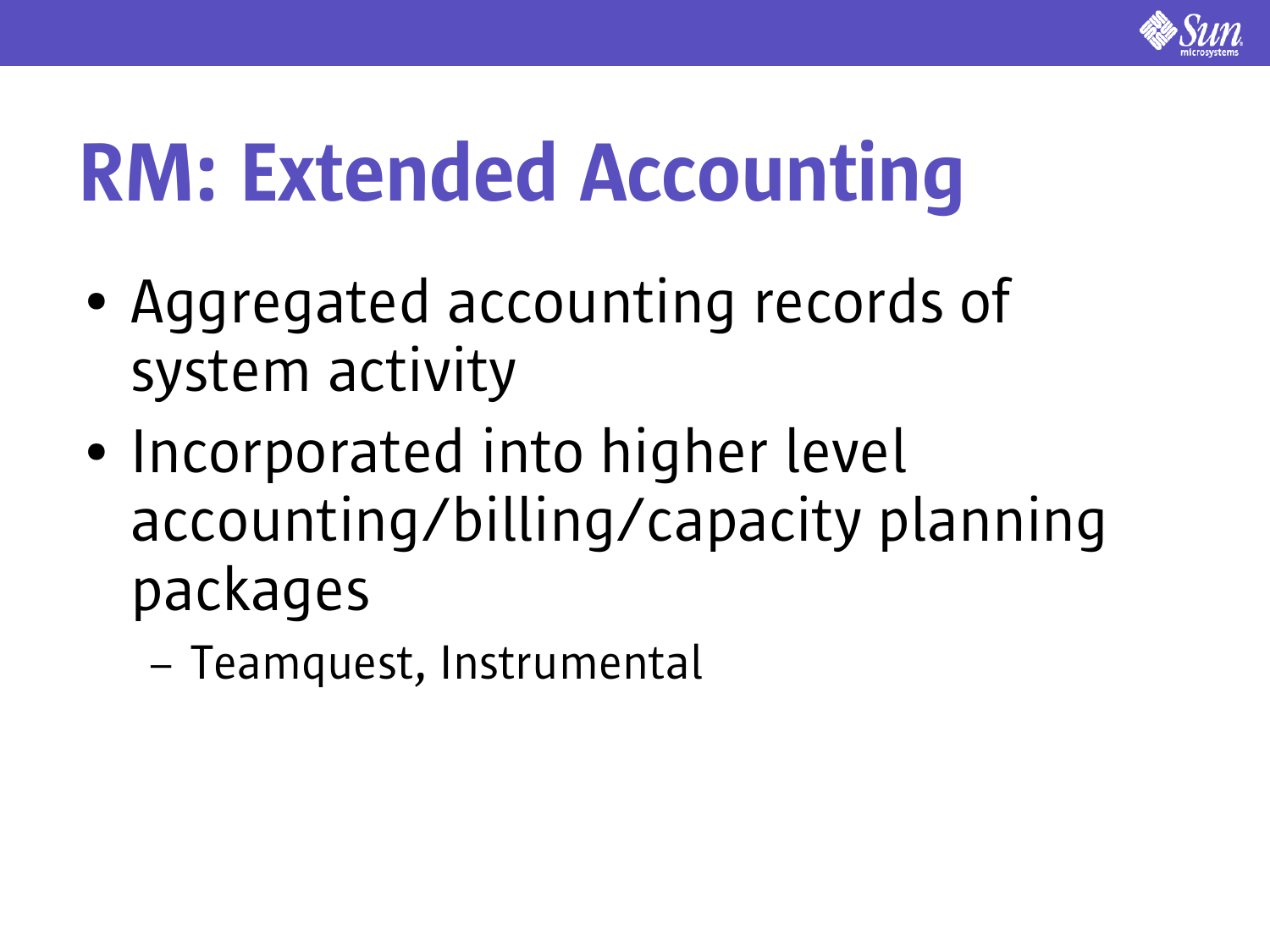

# Solaris Zones

- Virtualizes OS layer: file system, devices, network, processes
- Secure boundary around instance
- Provides:
	- Privacy: can't see outside zone
	- Security: can't affect activity outside zone
	- Failure isolation: application failure in one zone doesn't affect others
- Lightweight, granular, efficient
- Complements resource management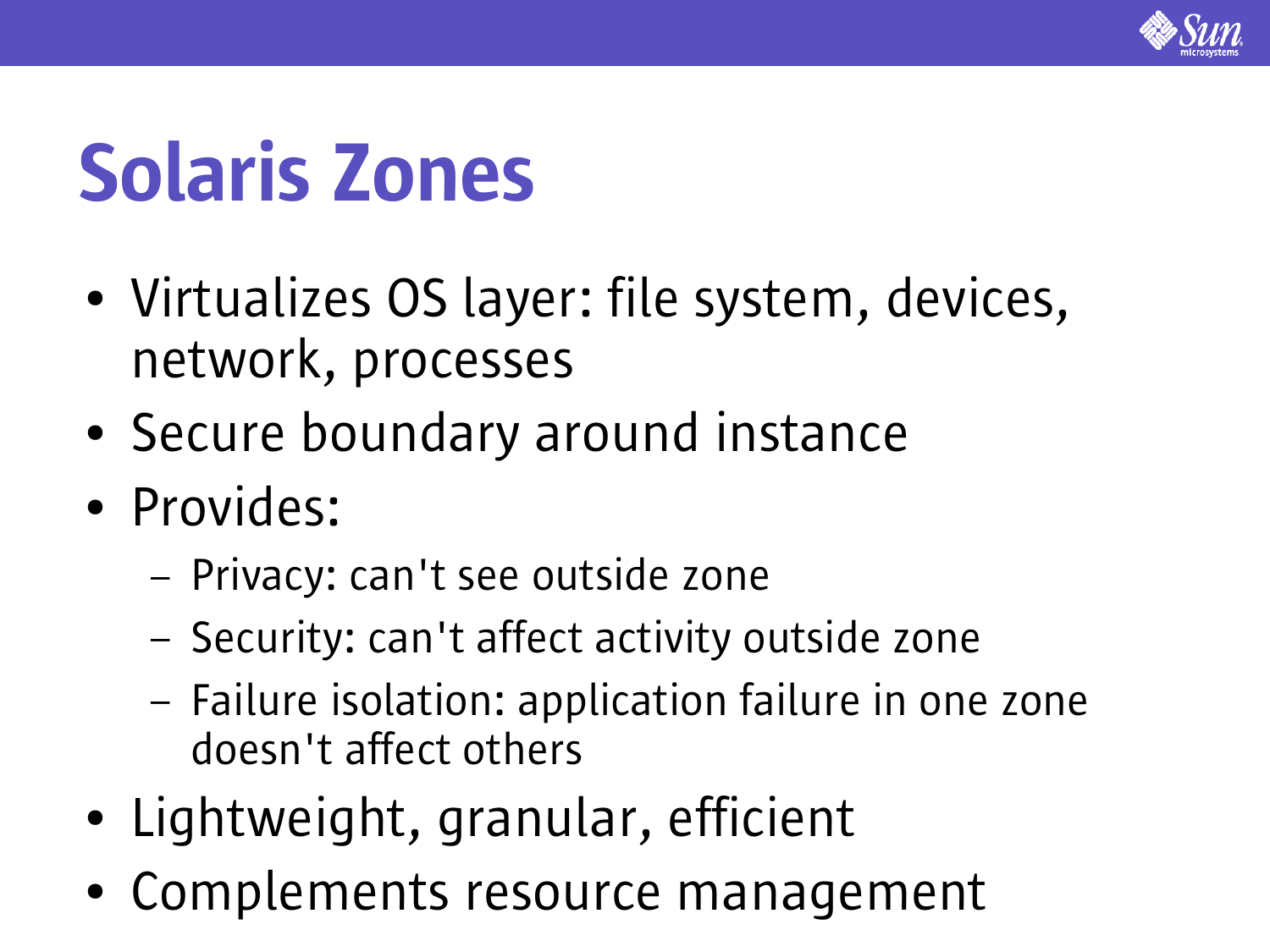

# Zones Block Diagram

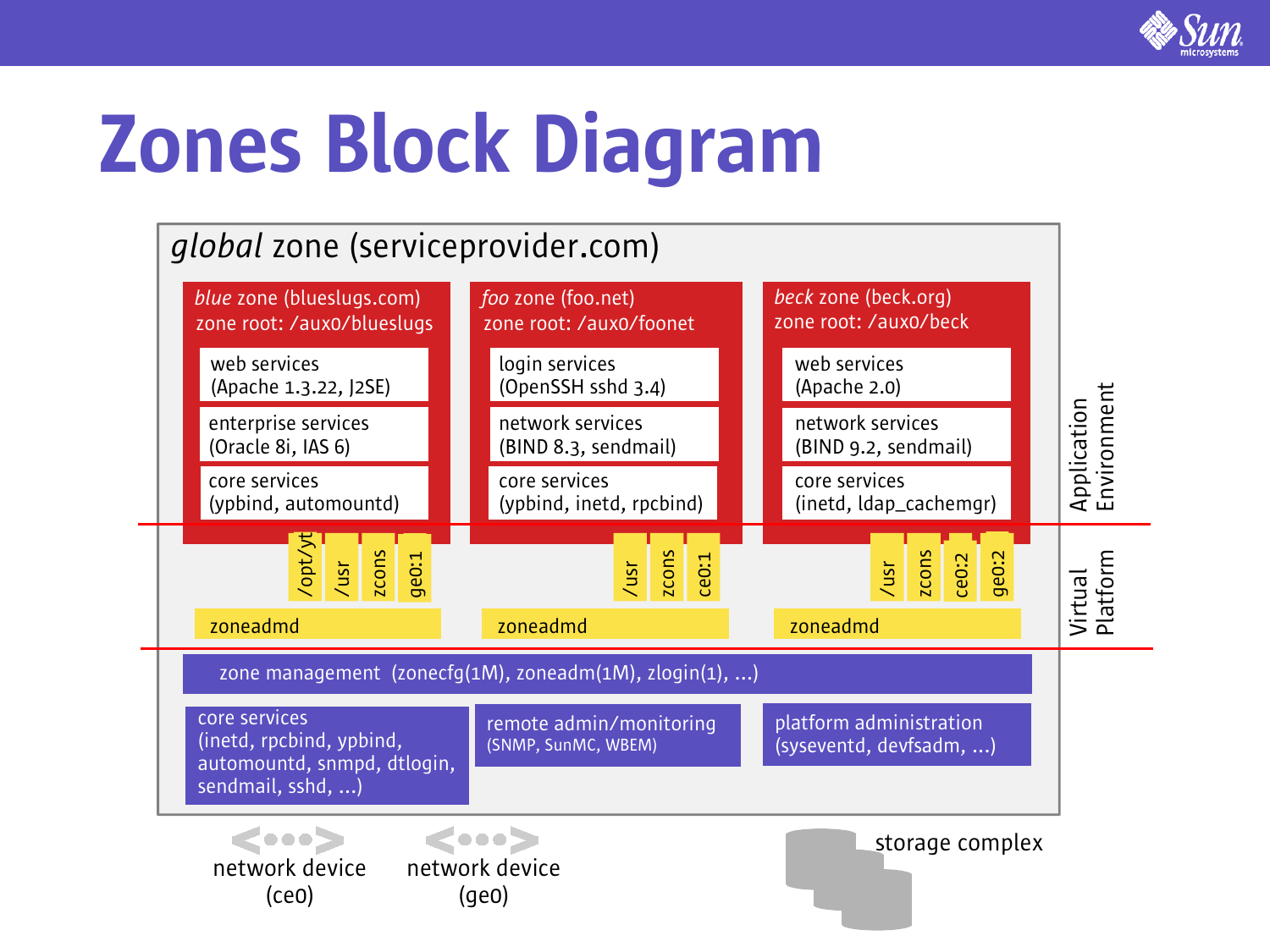

# Zones: Security

- Root in a zone can't be trusted
	- Many operations requiring root disabled
	- Exceptions: file operations, binding to reserved ports, other "local" operations
	- No way to increase root privileges within zone
- Access limited to resources assigned to zone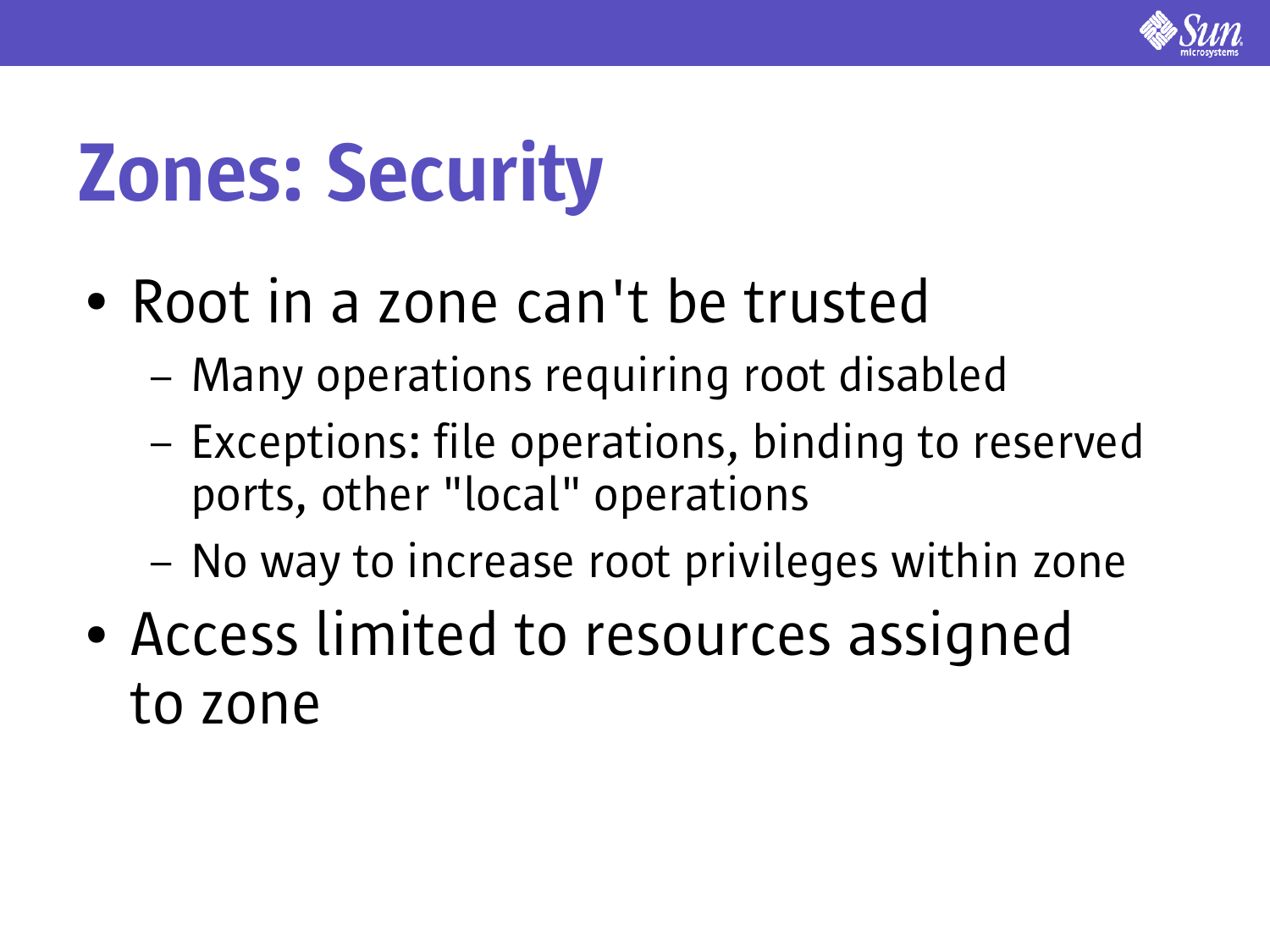

## Zones: Processes

- Process ID namespace is partitioned
- Processes in the same zone interact as usual
- Processes may not see or interact with processes in other zones
- **proc(4)** only provides information about processes in the zone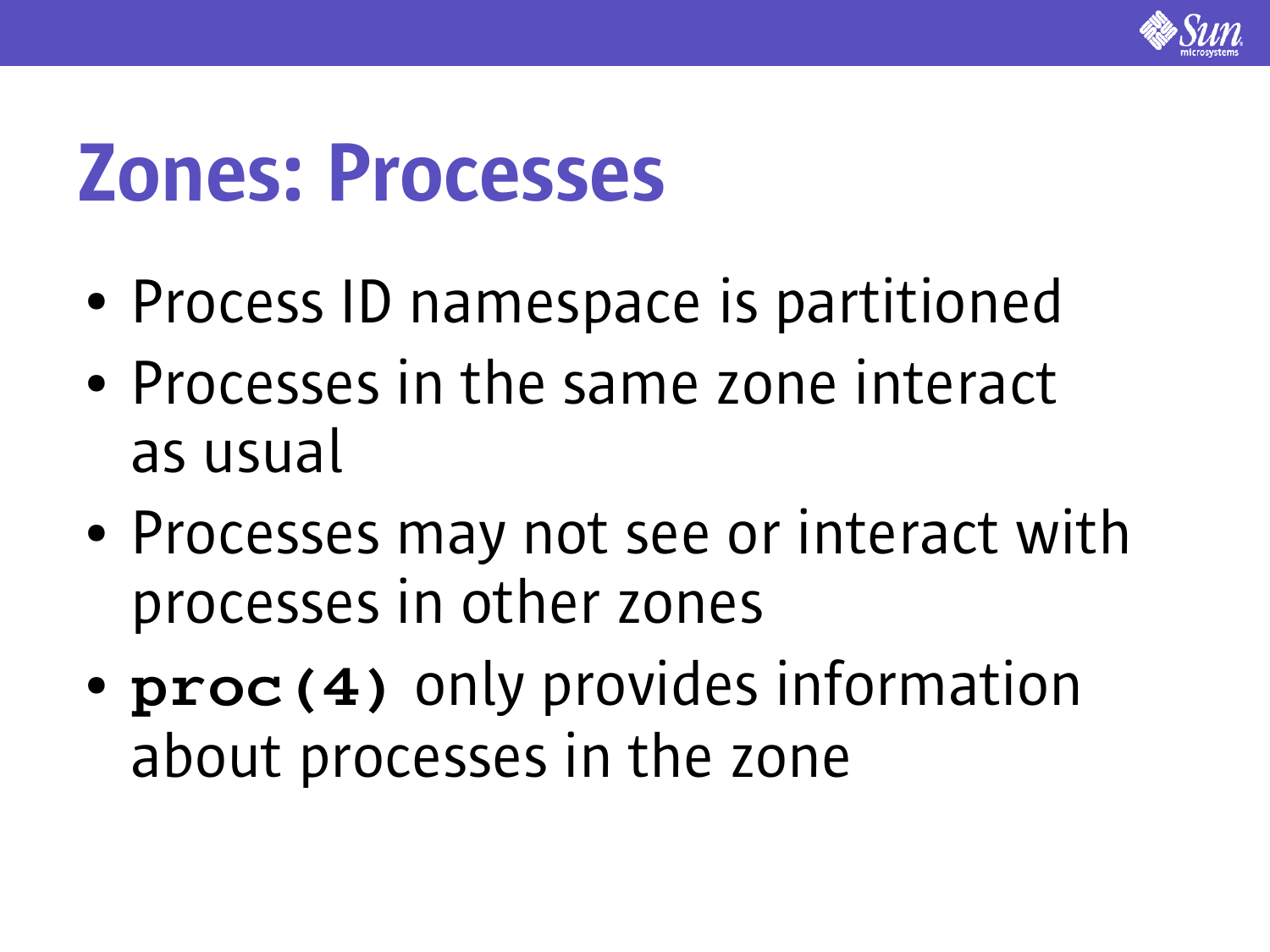

# Zones: File Systems

- Each zone allocated part of file system hierarchy
- One zone can't see another zone's data
- Loopback mounts allow sharing of read-only data (e.g., /usr)
- Can't escape (unlike chroot)
- Zone admin can mount filesystems within zone (NFS, autofs, tmpfs, etc.)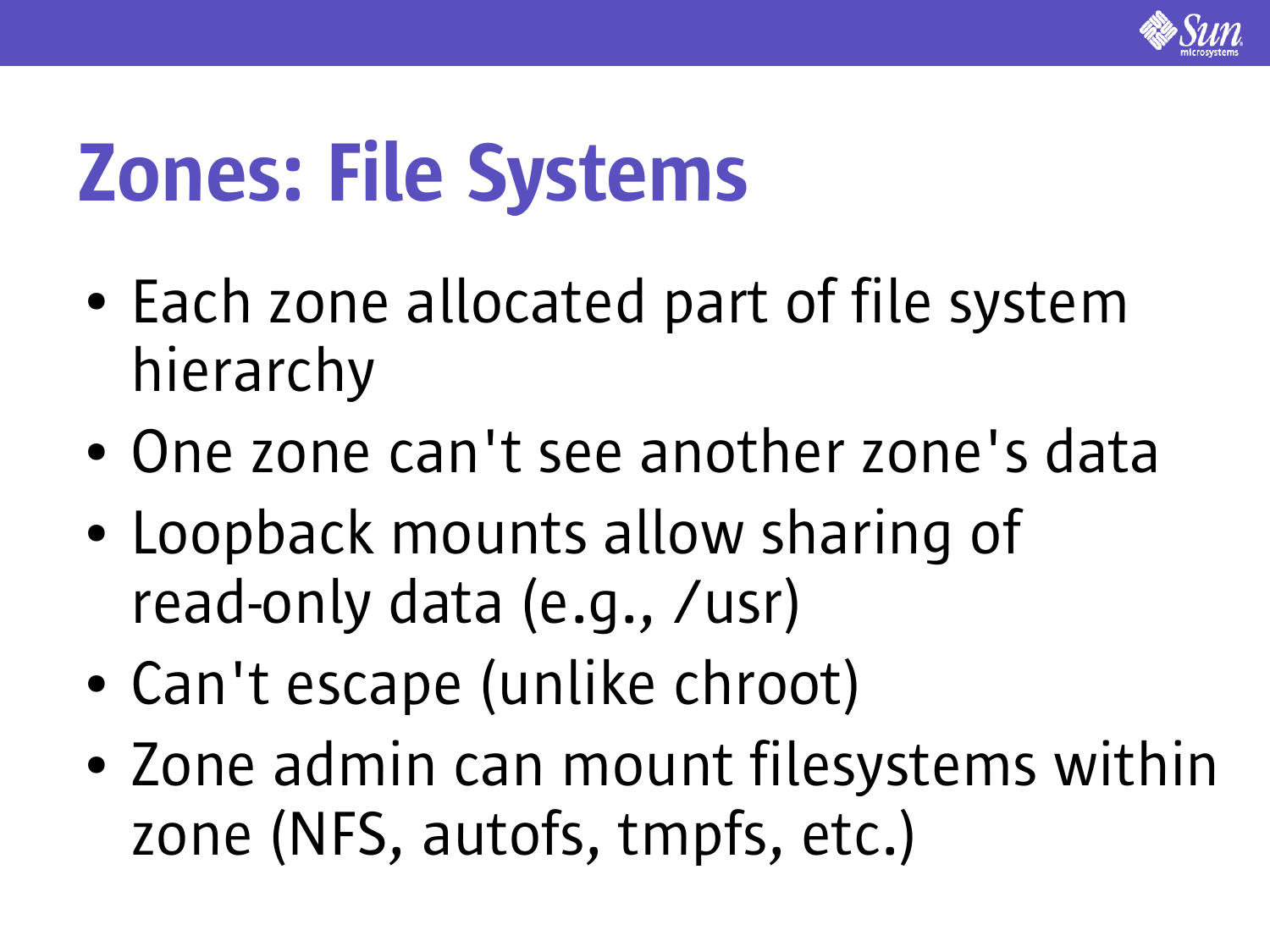

# Zones: Networking

- Assign set of IP addresses to each zone
	- Per-zone virtual interfaces multiplexed over physical interfaces
- Processes can't bind to addresses not assigned to their zone
	- INADDR\_ANY mapped to local set
- Allows multiple services to bind to same port in different zones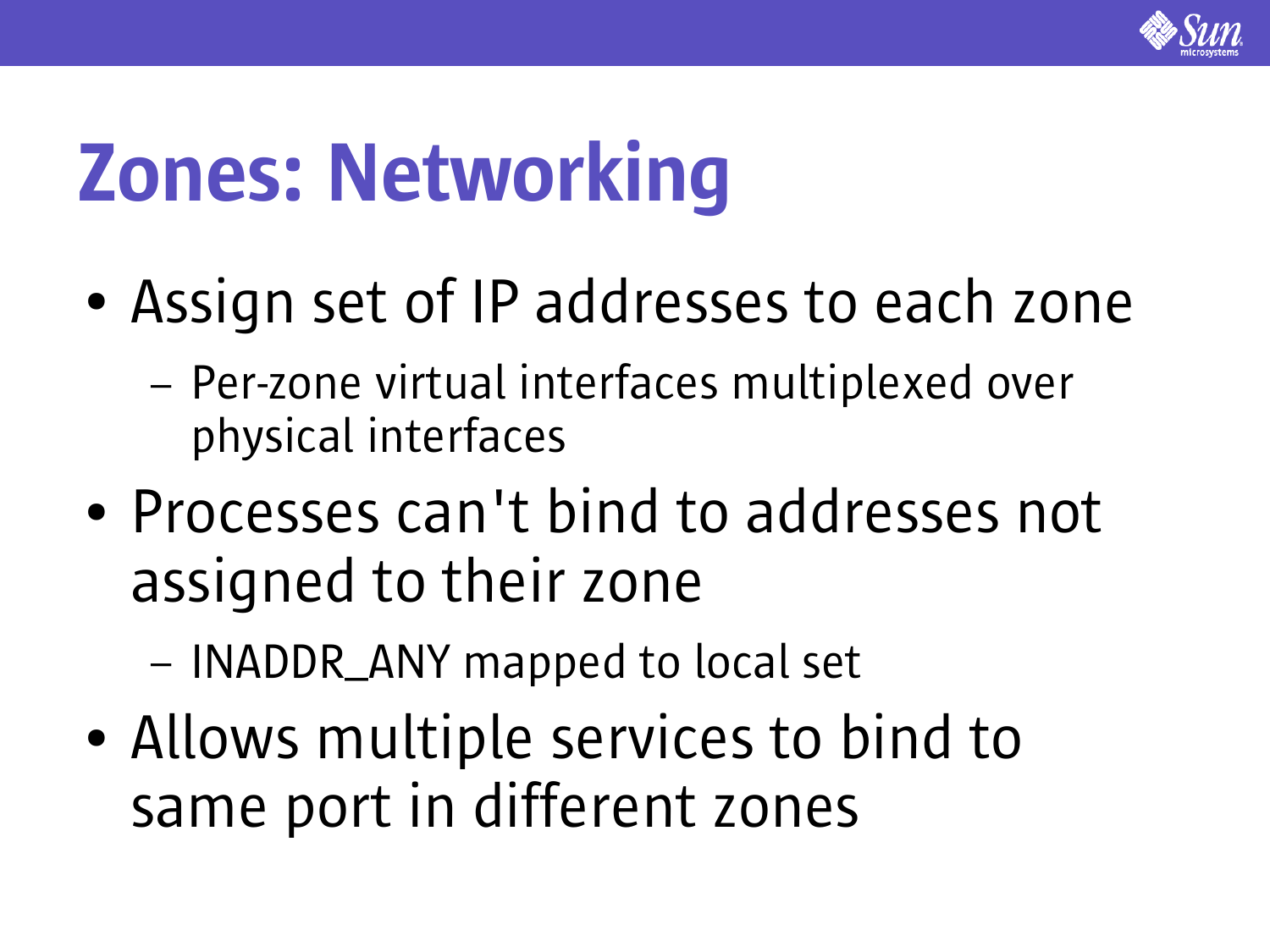

## Zones: Devices

- Logical (pseudo) devices within zone
	- Access storage through file system
	- /dev/null, /dev/zero, /dev/random, etc. safe
	- /dev/tcp, /dev/log are "virtualized"
- Some pseudo devices disallowed – /dev/kmem, ...
- Can also allow access to physical devices (e.g., tape drives)
	- But be careful of shared HW (adapters, buses, etc.)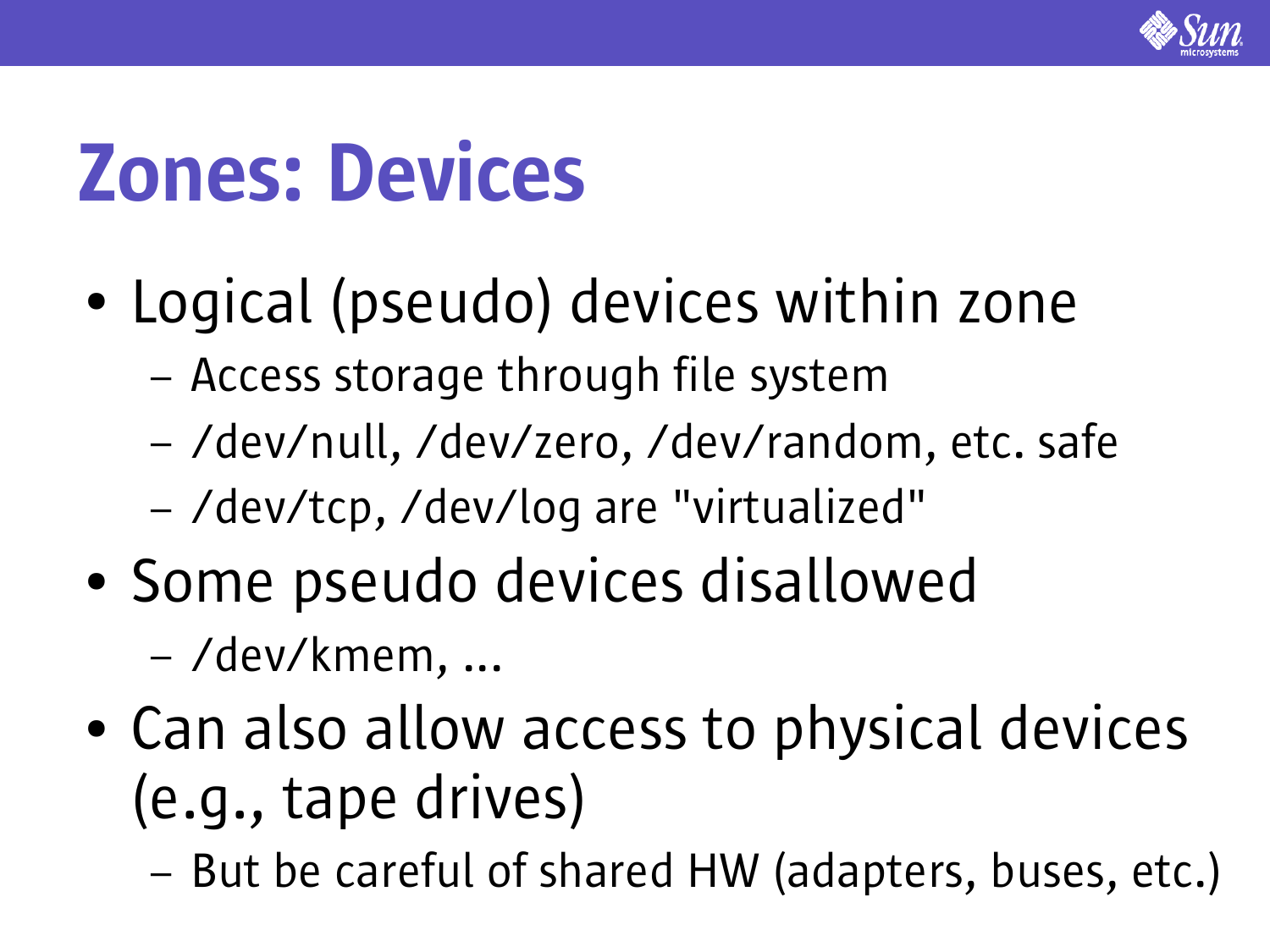

# Zones: Identity

- Each zone has own hostname, domain, etc.
- Name service can be separately administered
	- Needed to support different administrative domains, ensure data is kept private "Give customers their own root password"
	- User ids may have different meanings in different zones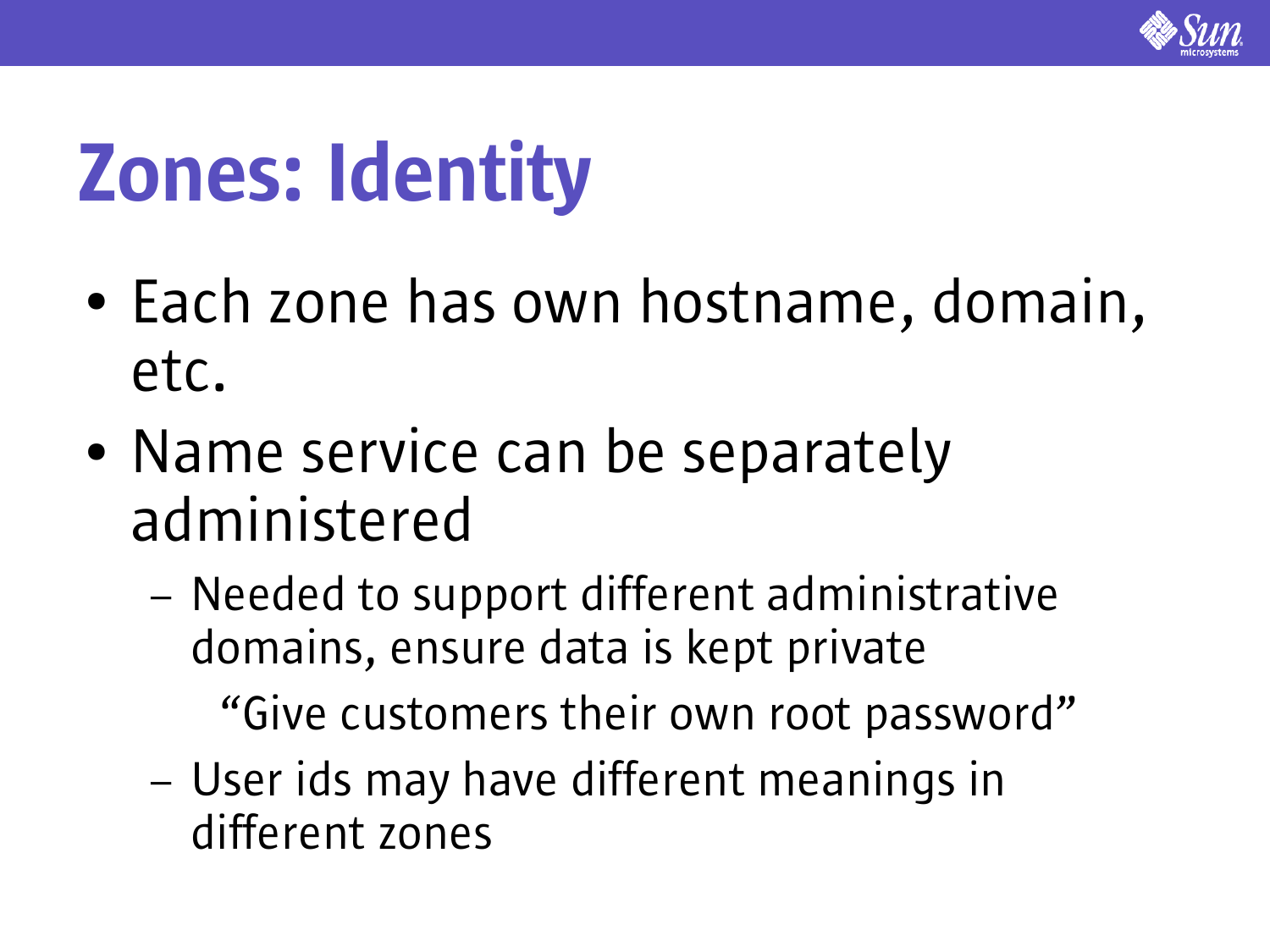

#### Zones: Interprocess Communication

- Usual IPC mechanisms (System V, pipes, STREAMS, sockets, doors, loopback transport) work within zone
	- Key namespaces are per-zone
- Cross-zone communication only via network interfaces
	- Except with global zone participation
	- Network traffic looped back through IP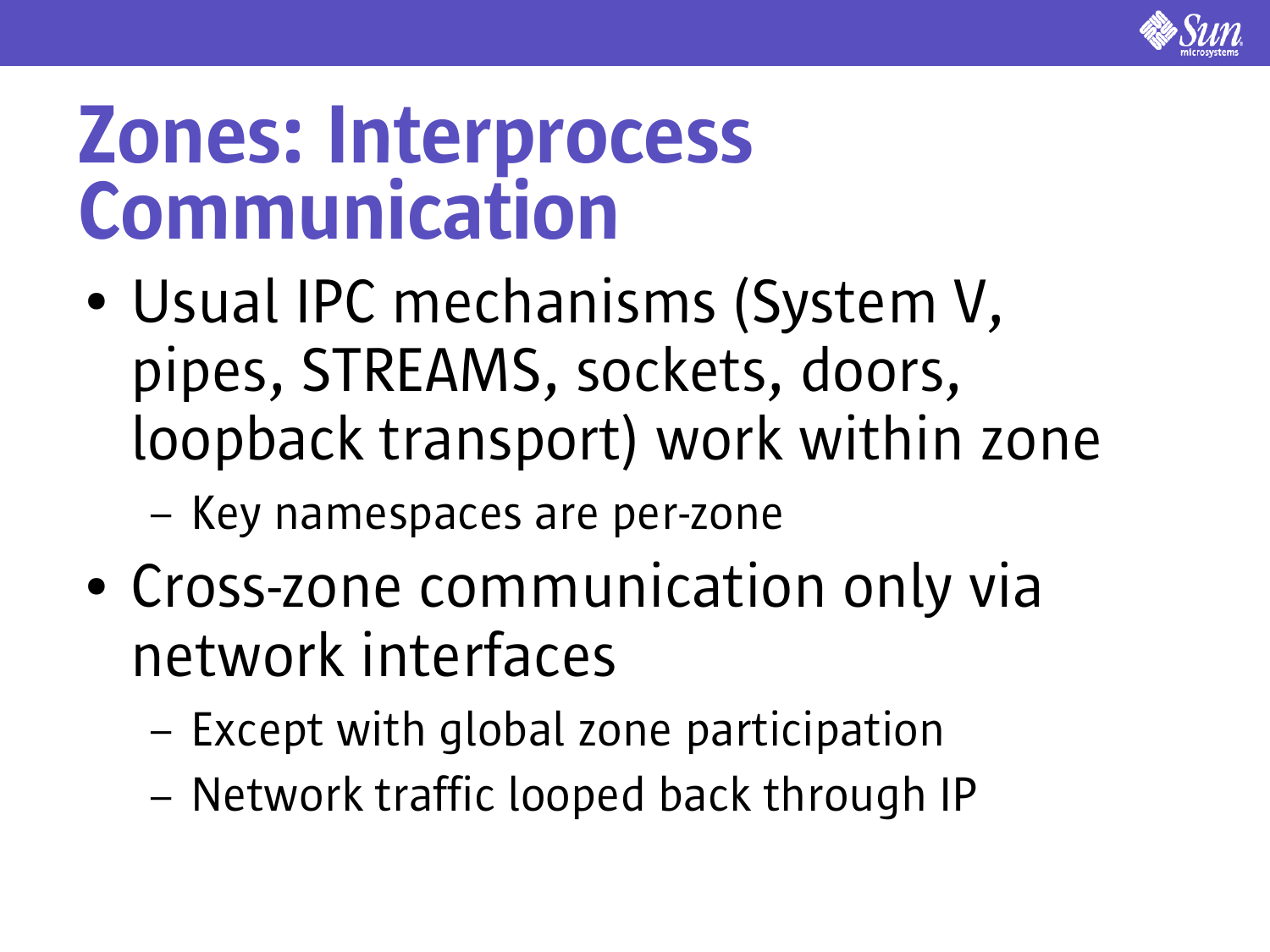

## Zones: Installation

- zoneadm(1M) utility constructs "clean" zone image from global zone
	- Resets config files to out-of-the-box state
	- Skips files that only make sense in global zone
	- Default is to share /usr
- Single operation to roll out patches and upgrades across all zones

– Need to keep in sync due to kernel dependencies

• Packages can be installed in all zones, or just one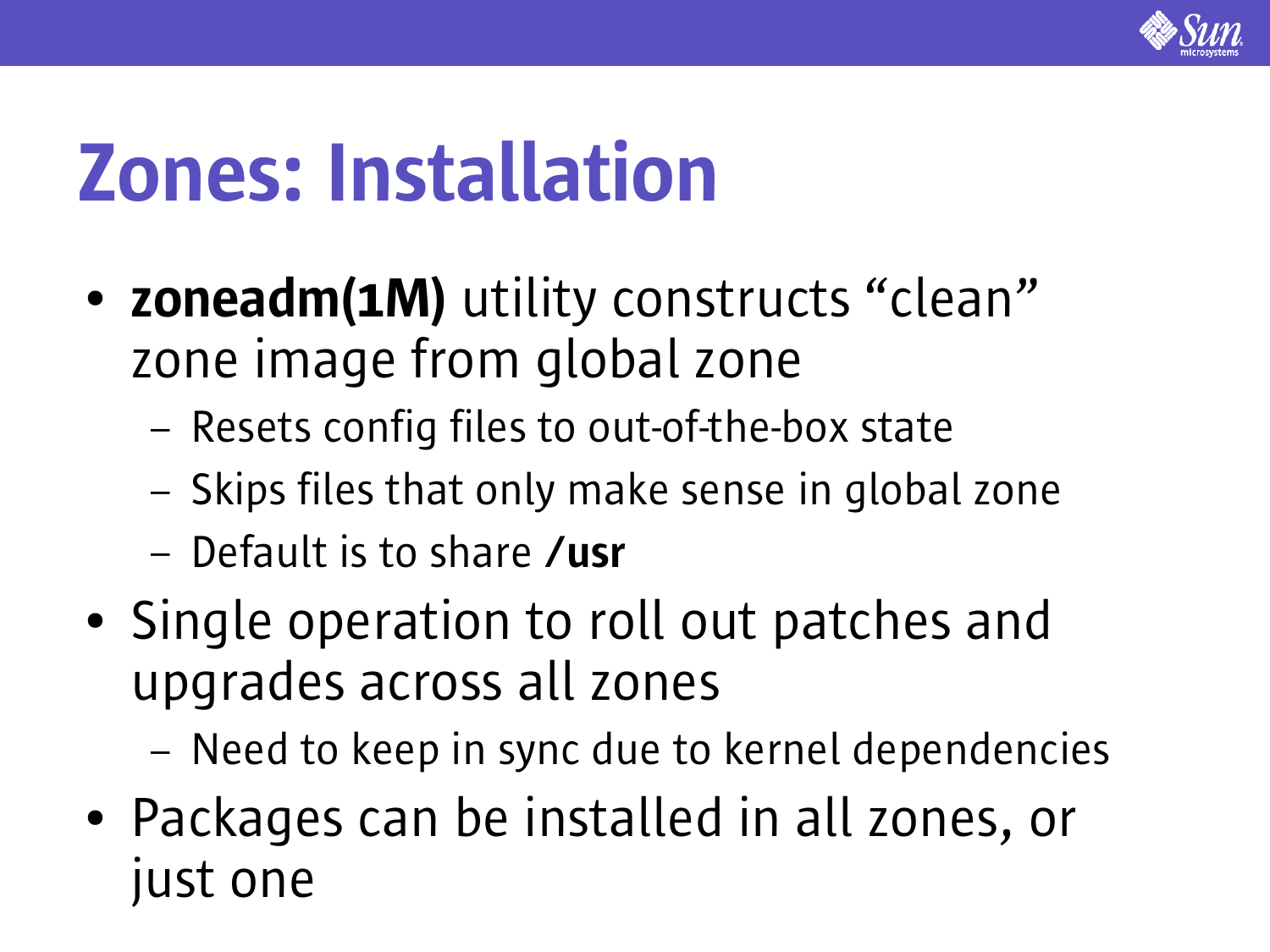

## Zones and Resource Management

- Complementary technologies
- 2-level fair-share CPU scheduler
	- Per-*zone* shares configured in global zone
	- Per-*project* shares configured within zone
- Binding from zone to resource pool
	- 1 zone ⇒ 1 pool
	- $-$  n zones  $\Rightarrow$  1 pool
- Per-zone resource limits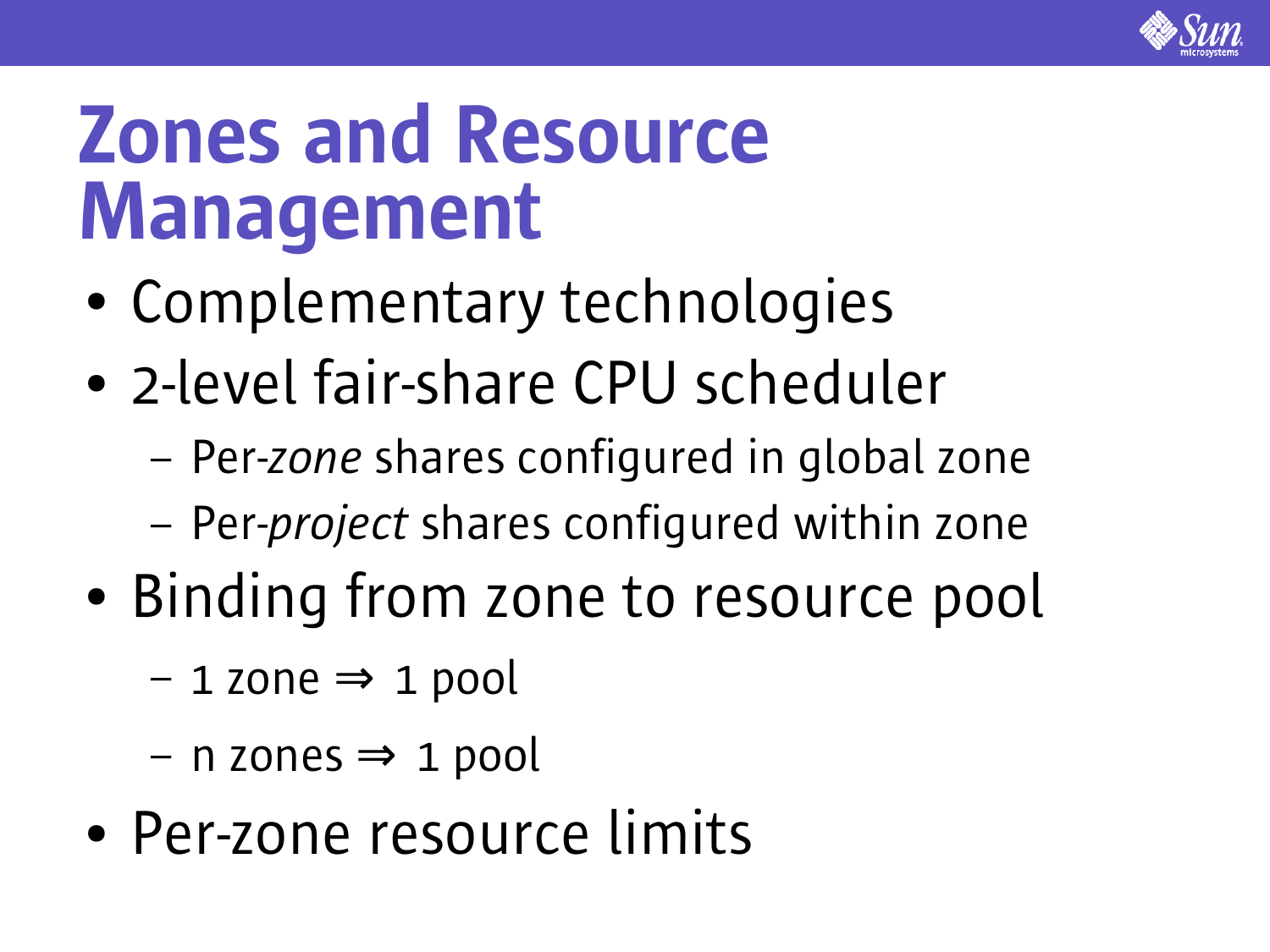

## Two Level FSS



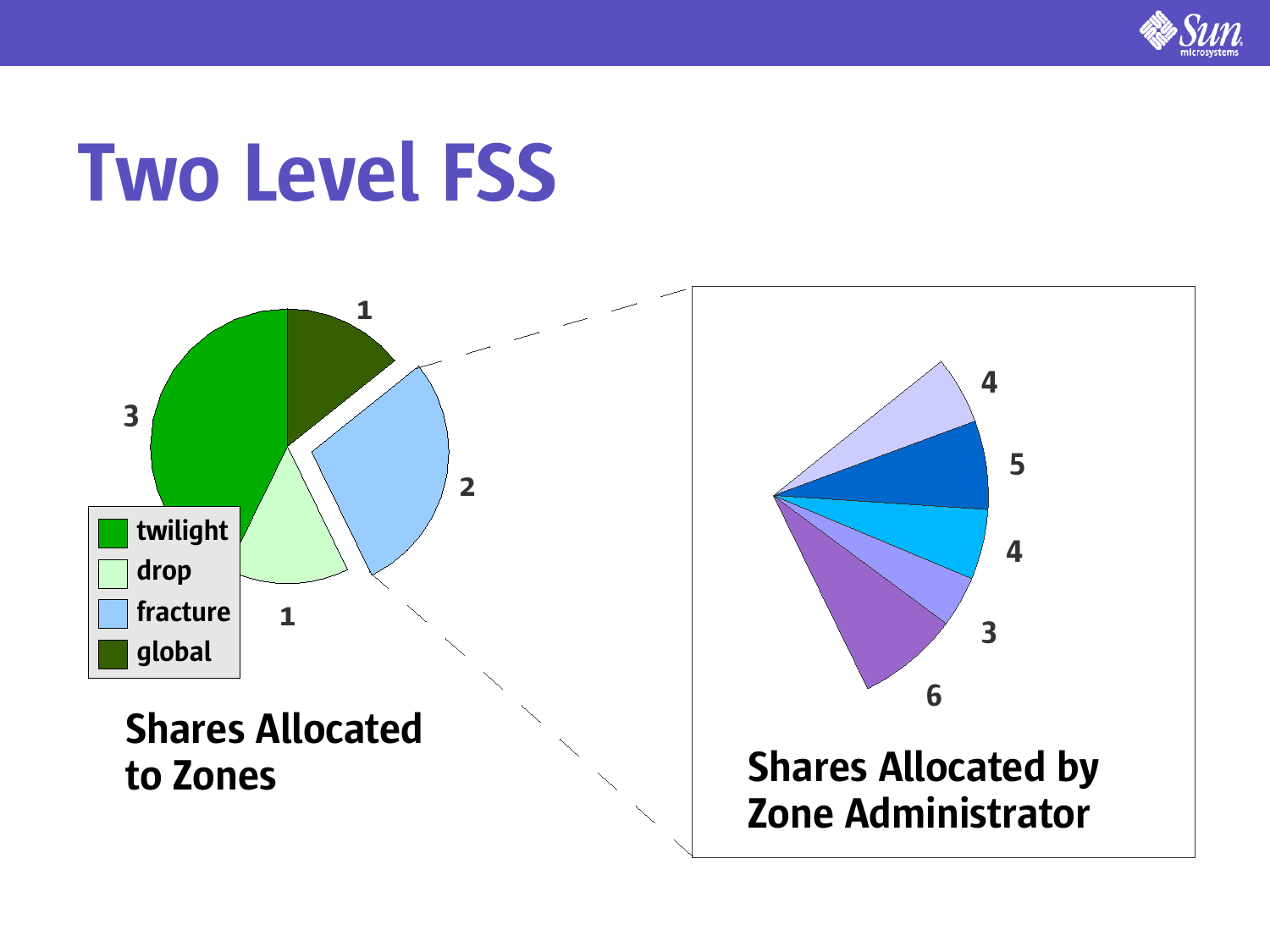

## Zones and Pools

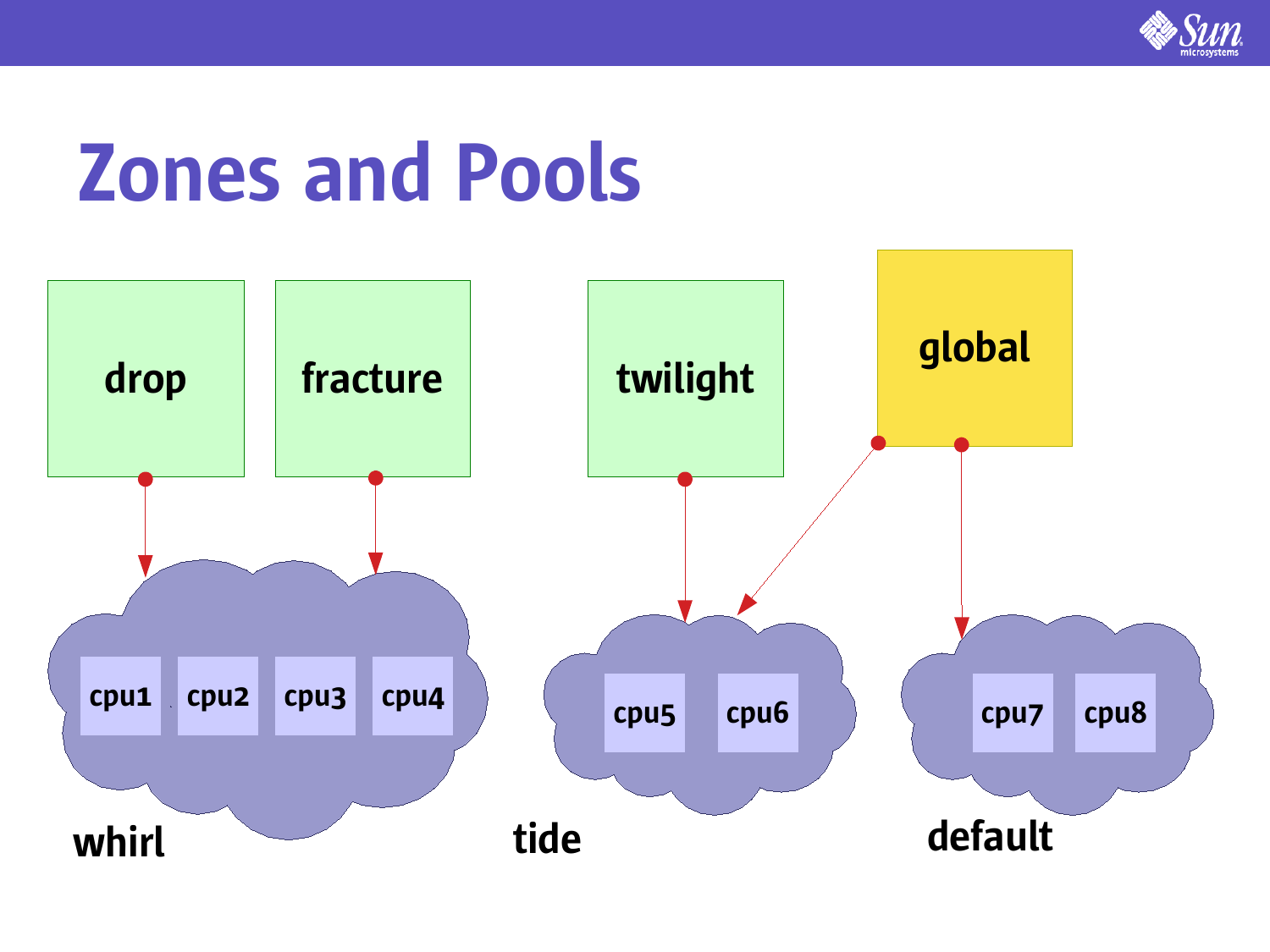

# Zones and Fault Isolation

- Zone represents failure boundary for applications
	- Can't affect other apps
	- Per-zone core file configuration
	- Zone "reboot" cleans up application environment (System V IPC, file systems, etc.)
- Can also limit effect of hardware faults
	- If fault affects only application within zone, reboot zone rather than entire system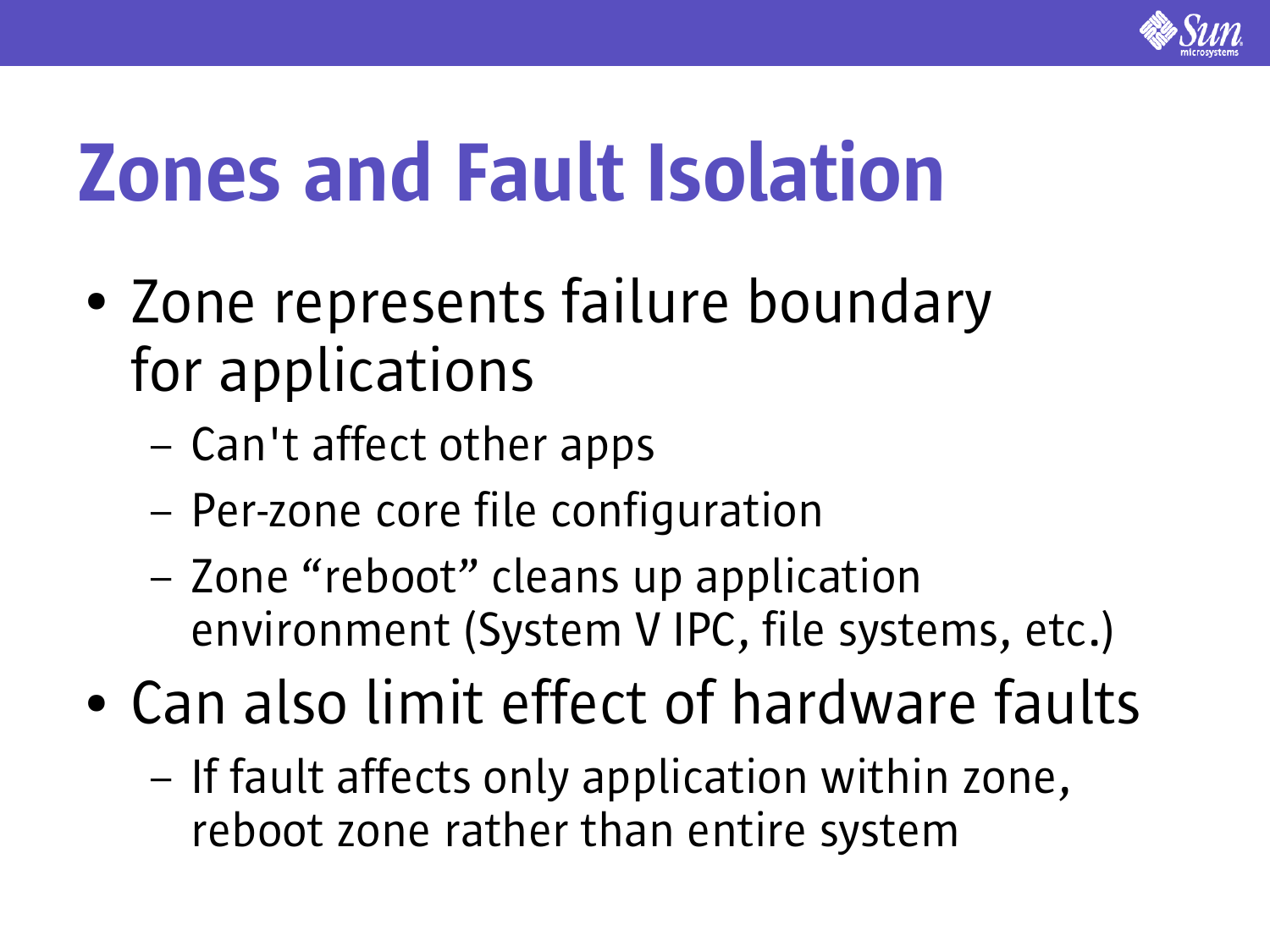

| d-mpk17-86-237 $#$ zoneadm info -v      |                                                        |             |                 |             |                       |              |  |  |
|-----------------------------------------|--------------------------------------------------------|-------------|-----------------|-------------|-----------------------|--------------|--|--|
|                                         | ZID ZONENAME                                           |             | <b>NODENAME</b> |             | <b>ROOT</b>           |              |  |  |
|                                         | 0 global                                               |             | d-mpk17-86-237  |             | $\prime$              |              |  |  |
|                                         | 2 zooropa                                              |             | zooropa         |             | /export/home/zooropa  |              |  |  |
|                                         | 1 kokakola                                             |             |                 |             | /export/home/kokakola |              |  |  |
| d-mpk17-86-237 # zlogin zooropa w       |                                                        |             |                 |             |                       |              |  |  |
|                                         | 1:12pm up 1:11, 1 user, load average: 3.30, 3.67, 2.73 |             |                 |             |                       |              |  |  |
| User                                    | tty                                                    | login@ idle |                 | <b>JCPU</b> | <b>PCPU</b>           | what         |  |  |
| comay                                   | pts/5                                                  | $12:07$ pm  | 17              | 41          | 41                    | java vm      |  |  |
| d-mpk17-86-237 # zlogin kokakola df -hl |                                                        |             |                 |             |                       |              |  |  |
| Filesystem                              |                                                        | size        | used            |             | avail capacity        | Mounted on   |  |  |
| $\prime$                                |                                                        | 9.1G        | 94M             | 8.9G        | 2%                    | $\prime$     |  |  |
| /export/home                            |                                                        | 7.0G        | <b>342M</b>     | 6.6G        | 5%                    | /export/home |  |  |
| fd                                      |                                                        | 0K          | 0K              | 0K          | 0%                    | /dev/fd      |  |  |
| /opt                                    |                                                        | 3.9G        | 2.4G            | 1.5G        | 62%                   | /opt         |  |  |
| /sbin                                   |                                                        | 3.9G        | 2.4G            | 1.5G        | 62%                   | /sbin        |  |  |
| swap                                    |                                                        | 1.1G        | 8.4M            | 1.1G        | 1%                    | /tmp         |  |  |
| swap                                    |                                                        | 1.1G        | 56K             | 1.1G        | 1%                    | /var/run     |  |  |
| /usr                                    |                                                        | 3.9G        | 2.4G            | 1.5G        | 62%                   | /usr         |  |  |
| mnttab                                  |                                                        | 0K          | 0K              | <b>OK</b>   | 0%                    | /etc/mnttab  |  |  |
| proc                                    |                                                        | 0K          | 0K              | 0K          | 0%                    | $/$ proc     |  |  |
| d-mpk17-86-237 #                        |                                                        |             |                 |             |                       |              |  |  |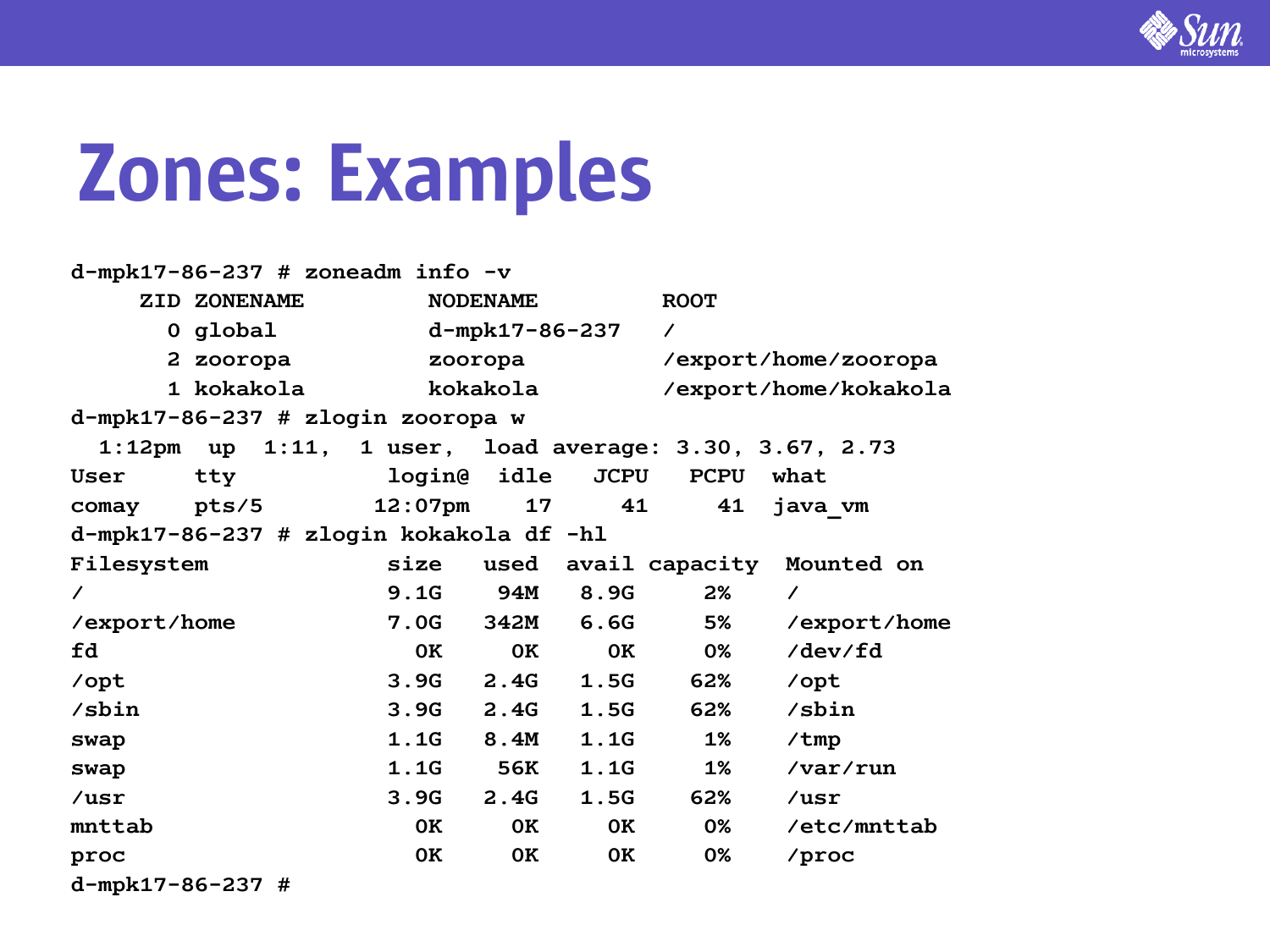

| zooropa $\frac{1}{2}$ uname $-a$                                  |                        |                 |        |        |           |         |  |  |  |
|-------------------------------------------------------------------|------------------------|-----------------|--------|--------|-----------|---------|--|--|--|
| SunOS zooropa 5.10 kevlar-myclone sun4u sparc SUNW, Sun-Blade-100 |                        |                 |        |        |           |         |  |  |  |
| zooropa \$ 1s /dev                                                |                        |                 |        |        |           |         |  |  |  |
| arp                                                               | icmp6                  | 1 <sub>01</sub> | null   | sad    | systty    | tty     |  |  |  |
| conslog                                                           | ip                     | 1 <sub>o2</sub> | poll   | stderr | tcp       | udp     |  |  |  |
| console                                                           | ip6                    | 1 <sub>o3</sub> | ptmx   | stdin  | tcp6      | udp6    |  |  |  |
| dsk                                                               | kstat                  | log             | pts    | stdout | ticlts    | urandom |  |  |  |
| fd                                                                | ksyms                  | logindmux       | random | syscon | ticots    | zero    |  |  |  |
| icmp                                                              | 1 <sub>0</sub>         | msglog          | rdsk   | sysmsg | ticotsord |         |  |  |  |
|                                                                   | zooropa \$ ifconfig -a |                 |        |        |           |         |  |  |  |

- **lo0:2: flags=1000849<UP,LOOPBACK,RUNNING,MULTICAST,IPv4> mtu 8232 index 1 inet 127.0.0.1 netmask ff000000**
- **eri0:2: flags=1000843<UP,BROADCAST,RUNNING,MULTICAST,IPv4> mtu 1500 index 2 inet 129.146.86.231 netmask ffffff00 broadcast 129.146.86.255**
- **lo0:2: flags=2000849<UP,LOOPBACK,RUNNING,MULTICAST,IPv6> mtu 8252 index 1 inet6 ::1/128**
- **eri0:4: flags=2000841<UP,RUNNING,MULTICAST,IPv6> mtu 1500 index 2 inet6 fe80::8192:56d3:2/10**
- **eri0:5: flags=2000841<UP,RUNNING,MULTICAST,IPv6> mtu 1500 index 2 inet6 2002:8192:56bb:9256:0:8192:56d3:2/64**

**zooropa \$**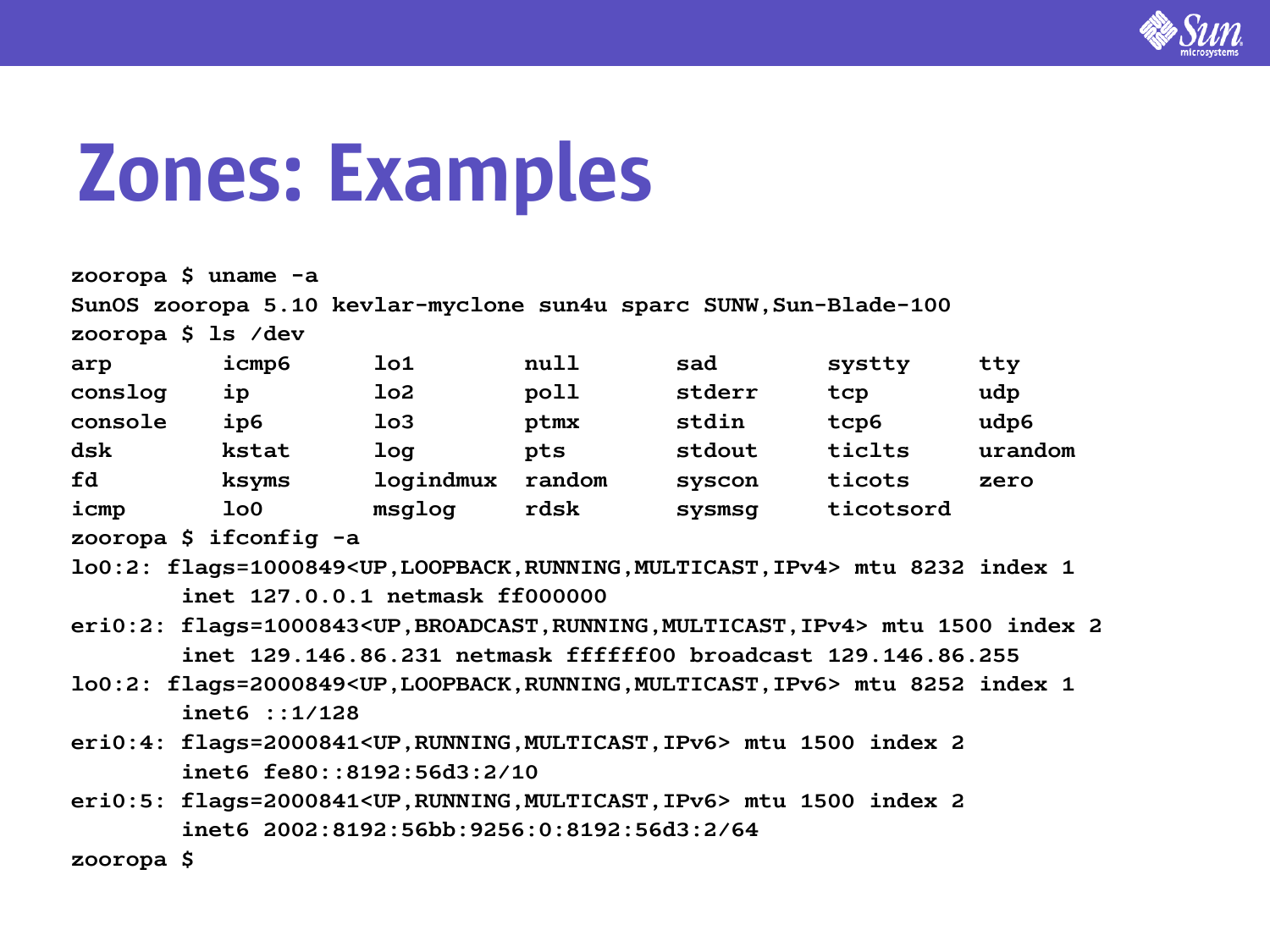

**d-mpk17-86-237 # zlogin -C kokakola**

**INIT: New run level: 6 System services are now being stopped. umount: /home busy nfs umount: /home/comay: is busy**

**SunOS Release 5.10 Version kevlar-myclone 64-bit Copyright 1983-2002 Sun Microsystems, Inc. All rights reserved. Use is subject to license terms. NIS domain name is it.sfbay.sun.com starting rpc services: rpcbind keyserv ypbind done. syslog service starting. The system is ready.**

**kokakola console login:**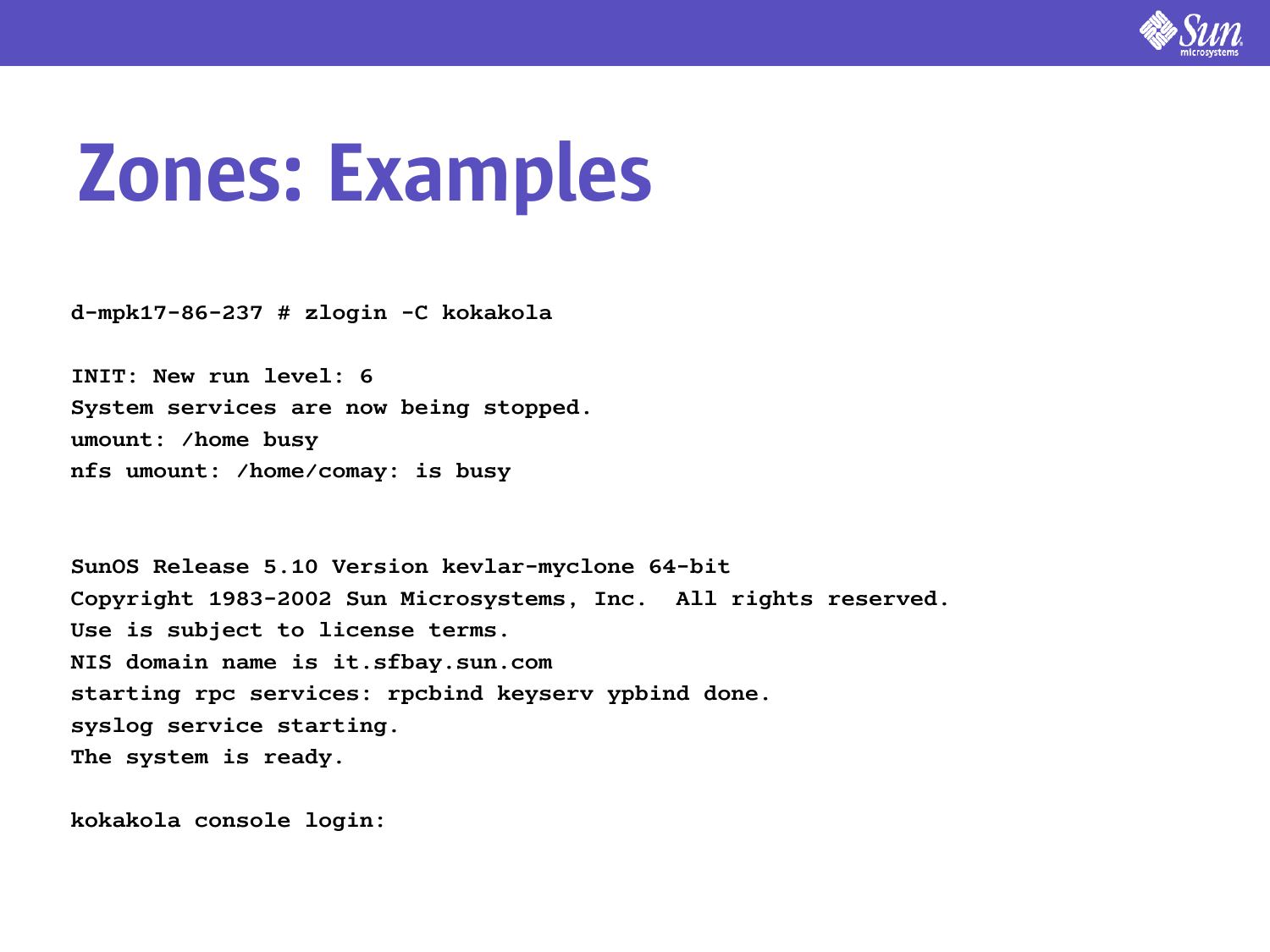

|               | <b>PID USERNAME</b>               |             |            | SIZE RSS STATE      |     | PRI NICE     | TIME                  | CPU PROCESS/NLWP             |
|---------------|-----------------------------------|-------------|------------|---------------------|-----|--------------|-----------------------|------------------------------|
|               | 108987 comay                      |             |            | 58M 32M run         | 59  | $\mathbf 0$  |                       | $0:00:12$ 10% java vm/25     |
|               | 108694 comay 7096K 6624K sleep 59 |             |            |                     |     | $\mathbf 0$  |                       | $0:00:04$ 3.1% make/1        |
|               | 108789 comay                      | <b>38M</b>  |            | 29M sleep 59        |     | 0            |                       | $0:00:16$ 2.5% mozilla-bin/7 |
|               | 109528 comay 10M 7168K run 31     |             |            |                     |     | $\mathbf 0$  | $0:00:00$ 2.3% cg/1   |                              |
|               | 109534 comay 10M 6728K run        |             |            |                     | 31  | $\mathbf 0$  | $0:00:00$ 1.6% cg/1   |                              |
|               | 109535 comay 2784K 2384K run      |             |            |                     | 31  | $\mathbf 0$  |                       | 0:00:00 1.5% ctfconvert/1    |
|               | 109536 comay 7360K 3696K run      |             |            |                     | 39  | $\mathbf 0$  |                       | $0:00:00$ 0.4% iropt/1       |
|               | 100722 comay 4680K 3288K cpu0 59  |             |            |                     |     | $\mathbf 0$  |                       | $0:00:12$ 0.2% $prstat/1$    |
|               | 109524 comay 1184K 1040K sleep 59 |             |            |                     |     | $\mathbf 0$  | $0:00:00$ 0.1% cc/1   |                              |
|               | 100414 root 2072K 568K sleep      |             |            |                     | 100 | $\sim$ $-$   |                       | $0:00:02$ 0.1% xntpd/1       |
|               | 109531 comay 1184K 1040K sleep 49 |             |            |                     |     | $\mathbf 0$  | $0:00:00$ 0.1% cc/1   |                              |
|               | 109518 comay 1184K 1040K sleep 59 |             |            |                     |     | 0            | $0:00:00$ 0.1% cc/1   |                              |
|               | 109530 comay 1064K 816K sleep 59  |             |            |                     |     | $\mathbf 0$  | $0:00:00$ 0.1% sh/1   |                              |
|               | 109529 comay 7008K 1040K sleep 59 |             |            |                     |     | $\mathbf 0$  |                       | $0:00:00$ 0.1% make/1        |
|               | 109523 comay                      |             |            | 1064K 816K sleep 59 |     | $\mathbf 0$  | $0:00:00$ 0.1% sh/1   |                              |
| <b>ZONEID</b> | <b>NPROC</b>                      |             |            | SIZE RSS MEMORY     |     | TIME         | CPU ZONE              |                              |
| $\mathbf{2}$  | 27                                |             | 160M 83M   |                     |     | 17%  0:00:31 | 13% zooropa           |                              |
| $\mathbf{1}$  | 48                                |             |            | 148M 65M 13%        |     |              | 0:00:08 9.9% kokakola |                              |
| $\mathbf 0$   | 45                                | <b>113M</b> | <b>18M</b> | 3.7%                |     |              | $0:00:18$ 0.5% global |                              |

**Total: 120 processes, 311 lwps, load averages: 4.45, 2.66, 1.26**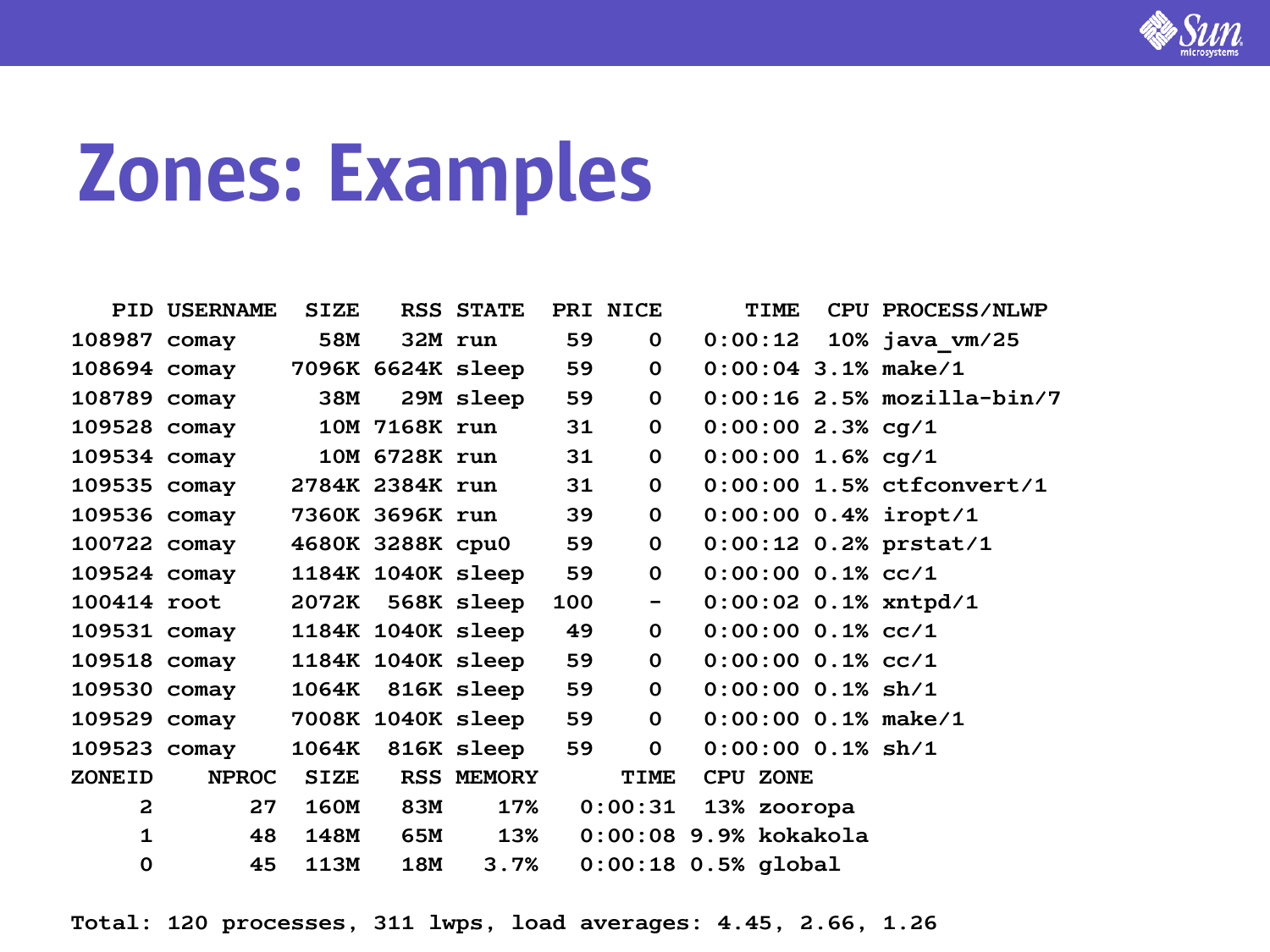

# For More Information

- RM features available in Solaris 9
- Zones available *today* through Solaris Express
- Documentation on docs.sun.com
- Active discussion forum on BigAdmin http://www.sun.com/bigadmin/content/zones
- More coming...